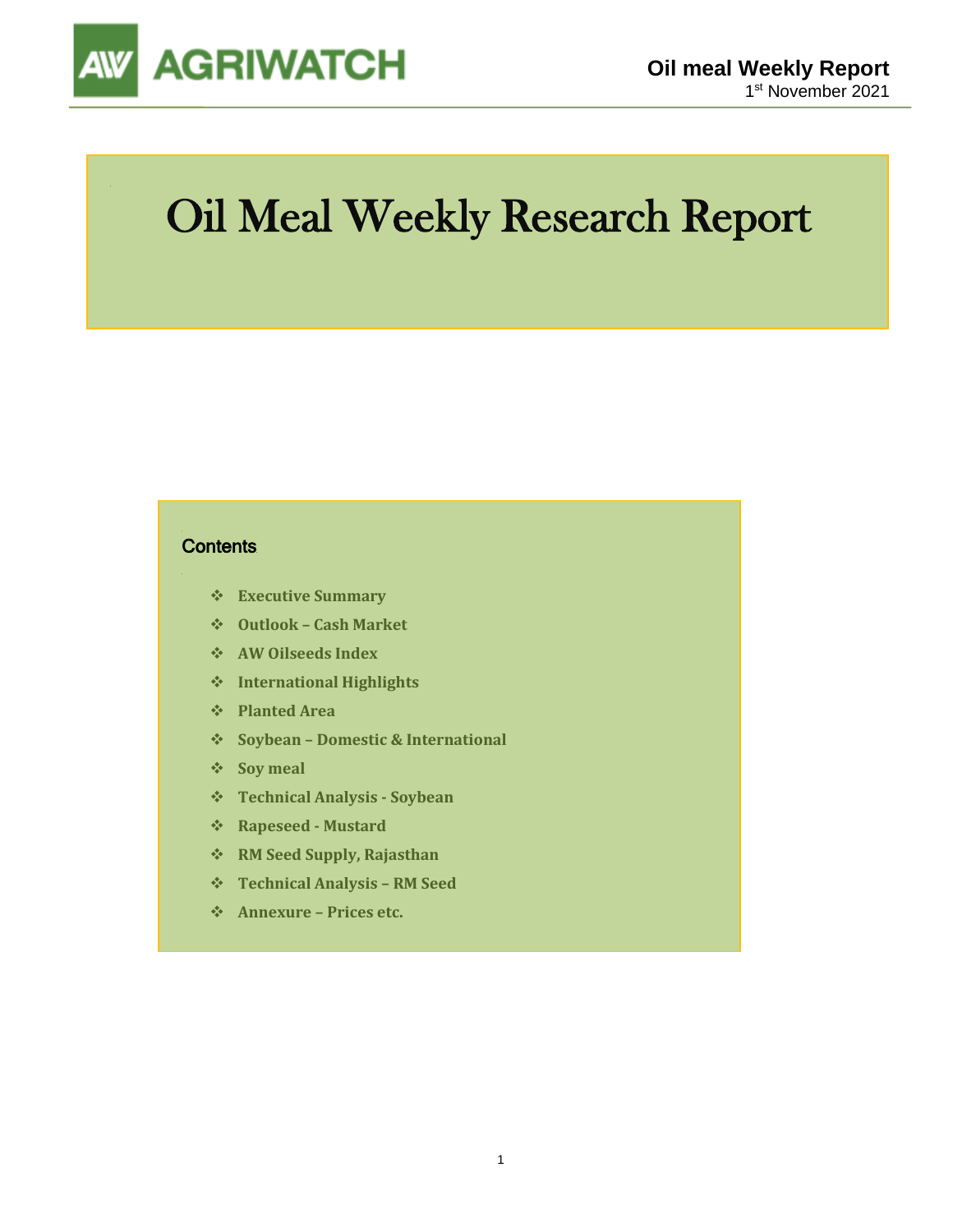## Executive Summary

The weekly average domestic soybean prices traded lower on new crop arrival and weak global cues. Additionally, soymeal prices too went down amid GOI decision to import GM soymeal from five port, dragged by soybean too. However, Mustard remained elevated and witnessed gain mainly on tight inventory in the country, and bullish global dynamics.

GOI has imposed stock limit on edible oils, oilseeds till 31stMarch 2022 to check prices, the stock limit of all edible oils and oilseeds will be decided by the respective state government/Union territories administration on the basis of available stock and consumption pattern. Exceptions have been provided for exporters and importers.

SEBI has banned new position in mustard futures till further order from Friday, however squaring off existing position will be allowed. SEBI has also banned launch of new futures or options contract till further notice, says the regulator, without citing any reason for the ban.

In the October'21 report, the USDA has raised US 2021/22 soybean estimates at 121.05 million tonnes compared to previous month 119.03 million tonnes . It has kept the Brazil's 2021/22 soybean production unchanged to 144 million tonnes compared to previous month.

The average weekly indore soybean plant delivery prices at Indore cash market decreased by 0.93% to Rs. 5,350 a quintal compared to Rs. 5,400 a quintal a week ago.

Currently this week, the daily arrivals in Madhya Pradesh is reported around 3.5 Lakh – 5 Lakh bags vs 3.5 Lakh – 4.5 Lakh bags last week, Maharashtra 3 lakh bags – 4 lakh bags vs 1 lakh bags – 3.5 lakh bags bags last week and in Rajasthan 50,000 – 60,00 vs 17,000 – 60,00 bags previous week

The domestic weekly average soymeal prices at Indore was 5.3% down to Rs 38,828 /MT and was quoted between Rs 38,000 – 40,000/MT compared to the weekly average of Rs 40,900/MT and was traded between the price ranges of Rs 40,000 – 42,000/MT previous week.

Rapeseed Mustard weekly average price remained elevated and witnessed gains by 1.3% to Rs.8,555/Qtl this week as compared to Rs 8,448/Qtl last week, In Sri Ganganagar, the weekly average prices of rapeseed oilcake too went up by 3.69% to Rs 3,223/Qtl from previous week at Rs. 3,105/qtl.

According to Solvent extractor association of india, India's September'2021 soymeal exports declined by 91% to 5,831 metric tonnes compared to 68,576 metric tonnes in the same period last year. Further, the soymeal shipments too declined by 49% to 161,588 metric tonnes in aggregate, during the months (April-Sept.) of financial year 2020-21 compared to 317,915 metric tonnes during the corresponding period last year.

Additionally, Export of oilmeals for the month of September'2021 provisionally reported at 183,625 tons compared to 287,247 tons in 2020 i.e. down by 36%. The overall export of oilmeals during April – September 2021 is reported at 1,275,764 tons compared to 1,300,516 tons i.e. down by 2%.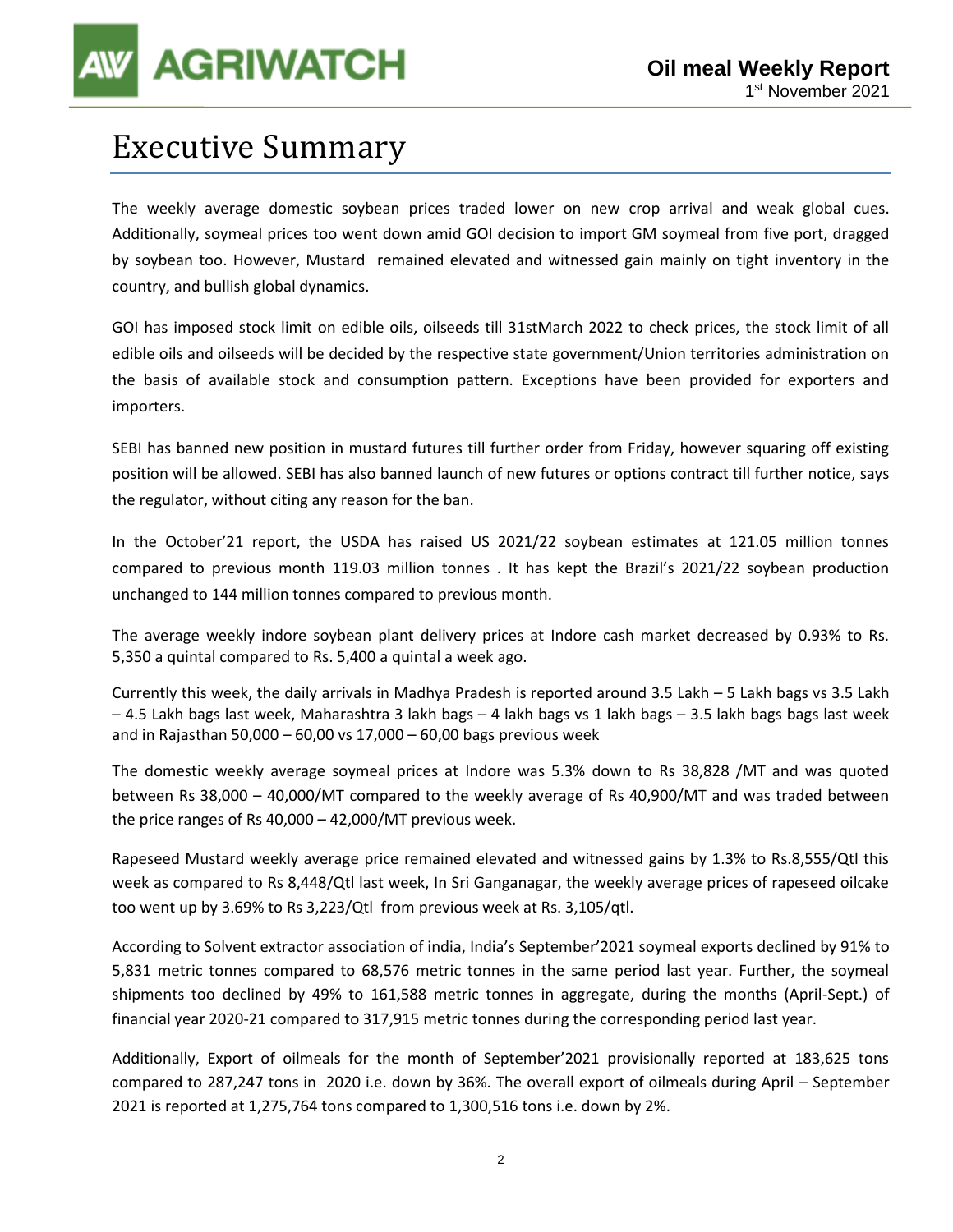

Further, India's exports for rapeseed meal during April-Sept'2021 was down 4% at 605,355 metric tonnes compared to 627,890 metric tonnes during the same period previous marketing season.

The export of rapeseed meal in September'21 is reported at 62,725 metric tonnes against last year 140,830 metric tonnes during the same period i.e. down by 55%,

## Outlook – Cash Market

*Outlook - Soybean (Spot, Nagpur): The soybean prices is expected to trade rangebound on lower side with weak bias amid new crop arrival, stock limit and weak global cues. The prices (Nagpur, Plant basis) are expected to feature range bound movement in the price band of 5200 – 5,600 level.*

### *Outlook – Soy meal:*

*Soymeal prices are likely to lower on weakness in soybean and GM soymeal import. The soy meal prices (Indore) are likely to feature range-bound movement between Rs. 35,000 – 45,000 /MT.*

*Outlook - Rapeseed-Mustard (Spot, Jaipur basis): Rapeseed-mustard is expected to feature firm tone in near term due to low availability in mandis, firm festive demand and bullish global cues. The seed prices are likely to witness the price levels between 8,200 –8,600/Qtl. in short-run.*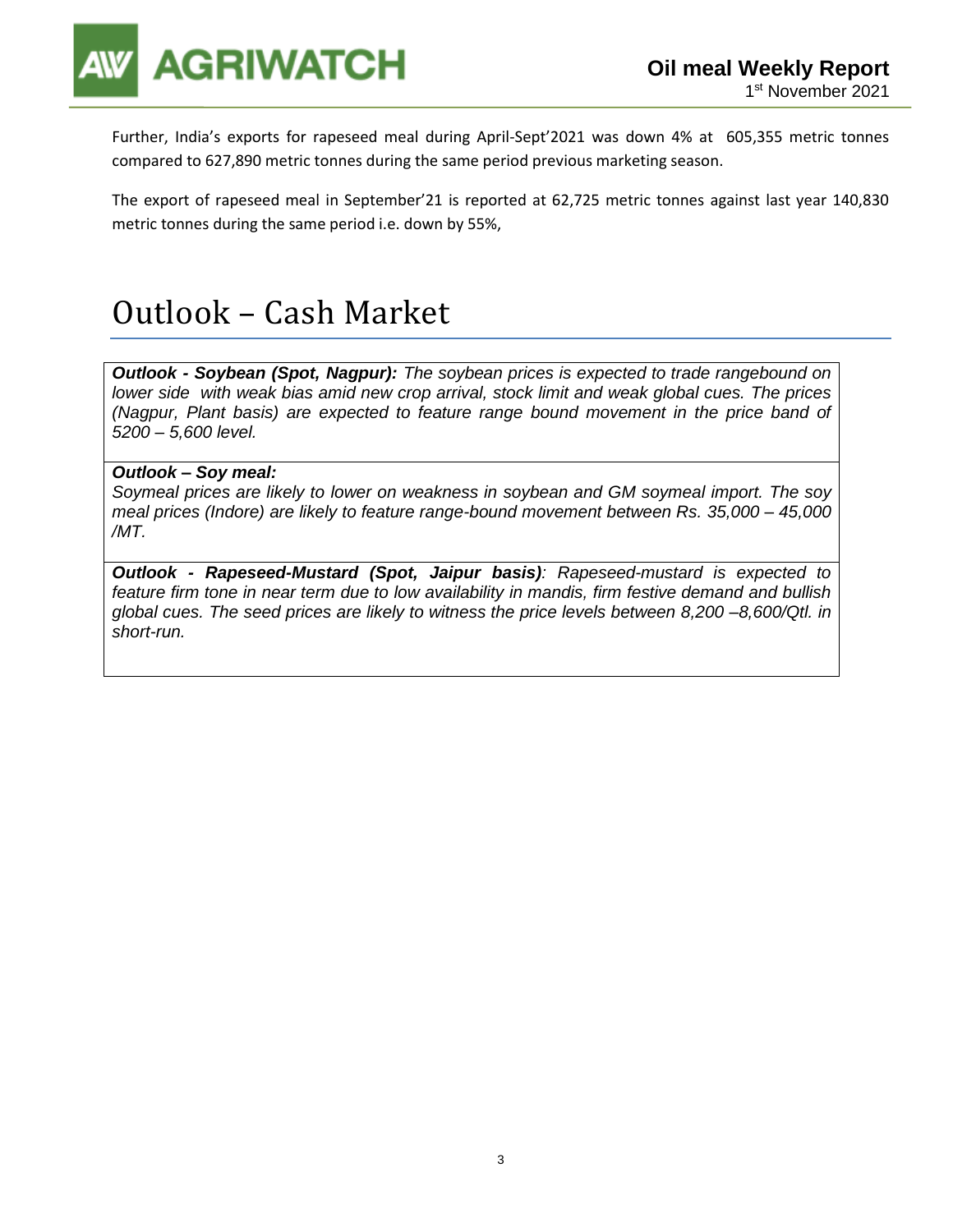## International Highlights

- $\cdot \cdot$  This week, CBOT New-crop November soybeans witnessed gains by 1.25% to \$12.35 a bushel for the week. January futures too increased by 1.52% to \$ 12.49. Despite soy prices underpinned by rains in Midwest US and soy oil in this week, downtrend still continued amid new crop arrival, bearish USDA stock report and bearish monthly report.
- ❖ Overall, US soy futures continued trading lower on bearish USDA stock report, according to USDA stock report U.S. Farmers produced more soybeans, hold more stocks, the quarterly grain stocks were pegged at 256 million bushels vs. the avg. trade estimate of 174 million. The 2020-21 soybean production is pegged at 4.21 billion bushels vs. the trade's expectation of 4.13 billion bushels vs USDA's previous estimate of 4.13 billion bushels.
- ❖ According to UDSA, as on 25th oct, 73% US soybean has been harvested vs 82% last year and 70% five-year average.
- ❖ In the October'21 report, the USDA has increased US 2021/22 soybean estimates at 121.06 million tonnes compared to previous month 119.03 million tonnes.
- ❖ According to the data released by NOPA, US crushed 153.8 million bu. of soybeans in September 21, down 3.2% from August Vs 4.8% below last year.
- ❖ As of 20th October, According to Ag Rural, Brazilian soybeans sowing is going on, 22% of the soybeans had been planted compared to 8% last year Vs 16% average.
- ❖ In the October'21 report, the USDA has estimated Brazil 2021/22 soybean production at 144 million tonnes, unchanged compared to previous month.
- ❖ CONAB has estimated Brazil's 2021/22 soybean crop estimate at 140.75 MMT in Oct'21 vs 137.32 MMT previous year. The country's August 2021/22 soybean exports estimated at 93 million tons vs 81.65 million tons in 2010/21.
- ❖ According to National Association of Grain Exporters (ANEC) brazil October soybean export estimated at 3.43 MMT, 58% up as compared to last year same month at 2.17 MMT.
- ❖ As on 28th Oct, according to Buenos Aires Grains Exchange, In Argentina, Soybean sowing has commenced and 4.6% sowing have been completed farmers are expected to sow 16.5 million hectares, the smallest in the last 15 years.
- ❖ According to USDA, Oct'21 report Argentina 2021/22 Soy production estimated at 51 MMT vs 52 MMT last month estimates, last year stood at 46.2 MMT.
- ❖ The Rosario exchange has estimated its Argentina's 2021/22 soy harvest forecast to 49 million tonnes vs previous season's crop to 45 million tonnes.
- ❖ Low water level in Parana River is still an issue affecting exports from Argentina and Brazil.
- ❖ Besides, India soybean 2021/22 production estimates decreased to 11 million tonnes vs 11.2 million tones.
- ❖ According to market sources, china's soybean demand is expected to subdued in the fourth quarter of 2021 amid widespread power outages faced by local crushing plants.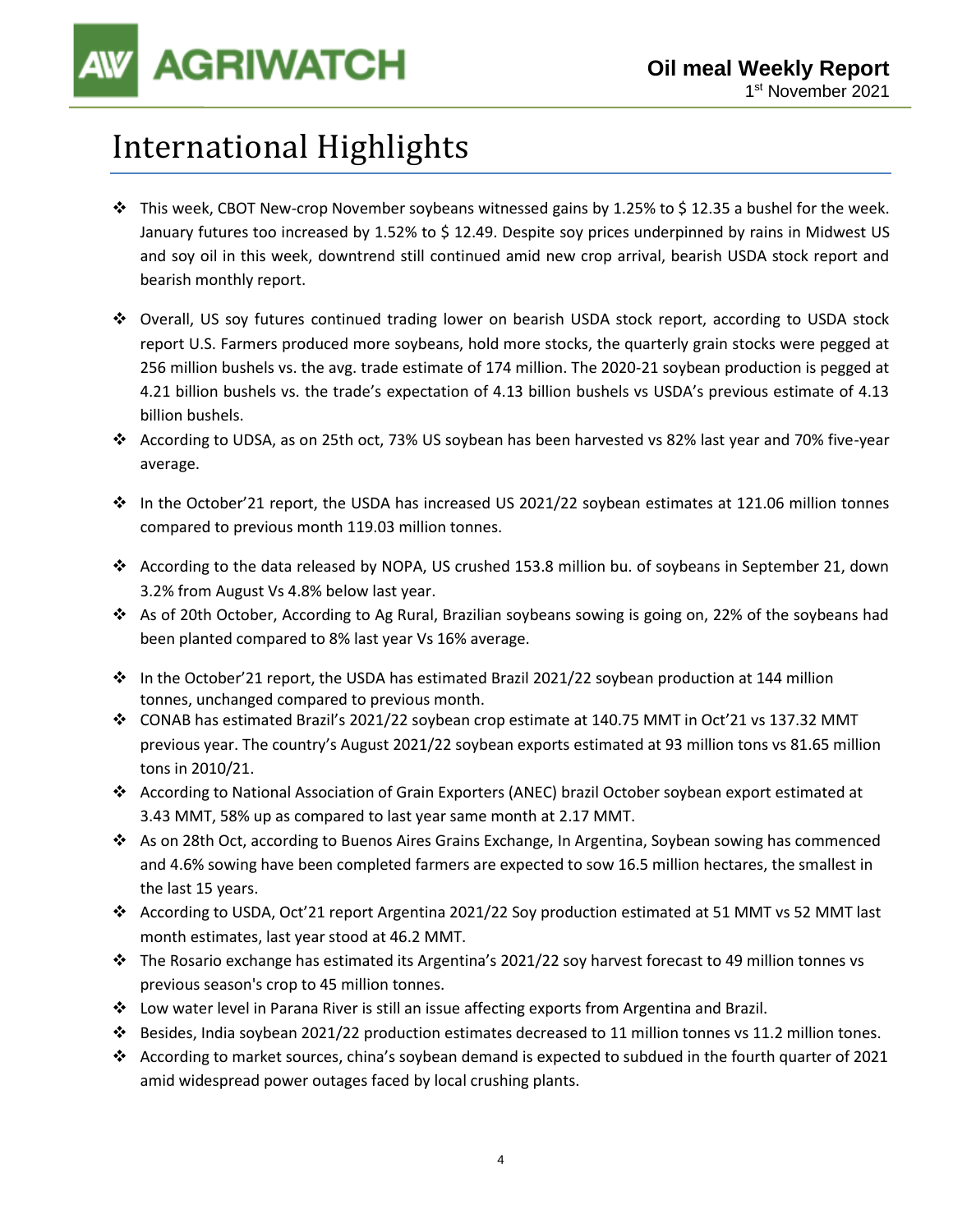- ❖ According to Data from the General Administration of Customs, China's soybean imports from Brazil fell 18% in September from a year earlier as poor crush margins limited demand.
- ❖ Improved Chinese soybean crush margin in last few weeks may underpin soy imports from US.
- ❖ USDA has projected China's 101 MMT soy import in 2021-22 Vs 99 MMT in 2020-21.
- ❖ According to market sources, china's soybean demand is expected to subdued in the fourth quarter of 2021 amid widespread power outages faced by local crushing plants.
- ❖ According to USDA Oct'21 report ,the global 2021/22 soybean production estimate increased to 385.13 million tonnes vs 384.42 million tonnes in the previous month report by USDA. World 2021/22 soymeal production is estimated slightly down at 258.13 million tonnes vs 258.45 million tonnes in its previous estimate.
- ❖ In the Oct'21 report, the USDA has kept India's 2021/22 rapeseed production estimates unchanged at 8.5 million tonnes compared to previous month. However, Canada rapeseed production estimate decreased for 2021/22 at 13.0 MMT vs 14 MMT and 19.48 MMT in 2020-21.
- ❖ Falling Canadian canola production leading to global tight supply and reduced Canadian supply has increased demand for Australian canola.
- ❖ Further, EU Rapeseed 2021/22 production estimates increased to 17.10 million tonnes million tonnes vs 16.8 MMT last month and for China, the estimates remain unchanged to 14.00 million tonnes.
- ❖ The global 2021/22 rapeseed production estimate decreased to 67.36 million tonnes vs 72.51 million tonnes in 2020-21.
- ❖ Stats Canada has estimated Canada canola production at 12.8 MMT about 2 MMT less than Aug21 estimates.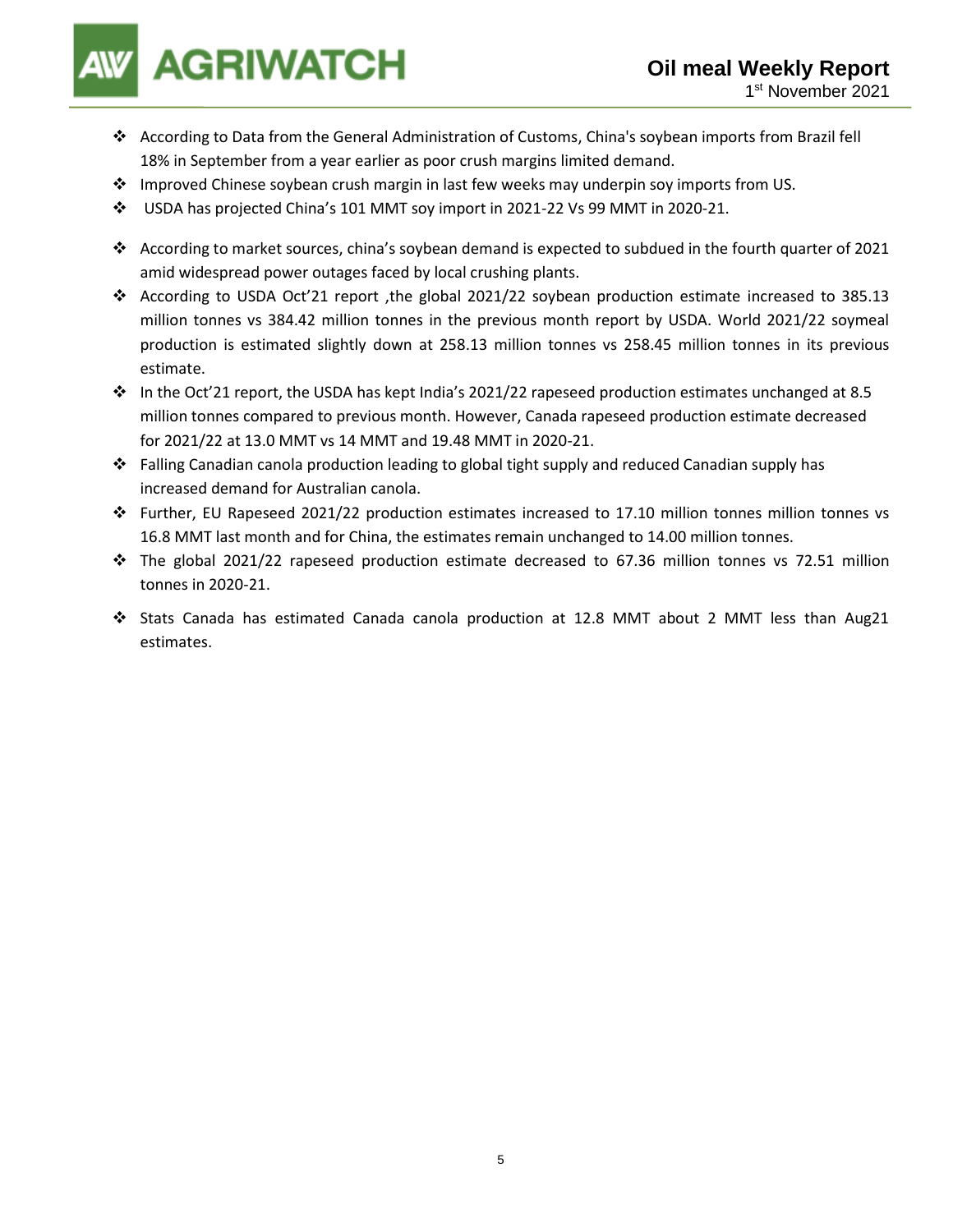

## Soybean

This week, weakness continued in soybean prices on new crop arrival, stock limit, weak global cues, and bearish USDA report. Soybean prices are likely to continue trade range bound with weak bias in near term.

GOI has imposed stock limit on edible oils, oilseeds till 31stMarch 2022 to check prices, the stock limit of all edible oils and oilseeds will be decided by the respective state government/Union territories administration on the basis of available stock and consumption pattern. Exceptions have been provided for exporters and importers.

Uttar Pradesh has notified a stock limit order on October 12, 2021 on edible oil and oilseeds in the state while States of Rajasthan, Gujarat and Haryana have submitted proposal to State Govt on imposition of Stock Limit for limited period, Additionally, Maharashtra, Odisha, Kerala, Jharkhand, Chhattisgarh, Andhra Pradesh, Tamil Nadu, Tripura, Chandigarh have also initiated the process of fixing Stock Limits.

SOPA estimated higher yields to lift soyabean output by 14% to 11.88 lakh tonnes, Vs 127.20 lakh tonnes by ministry of agriculture. SOPA has pegged average yield to rise to 991 kg/ha Vs 883kg/ha last year. Additionally, SOPA has estimated soybean acreage at 119.98 lakh ha lower than agriculture ministry's 123.67 lakh ha.

GOI has asked state governments for disclosure of edible oils/oil seed stock by millers, refiners, whole seller traders etc. and weekly monitoring of prices for transparency.

As on 5th September, SOPA reported 15.46% area in very good condition, 22.97% area in good condition, 42.20% area in normal condition and 12.83% area in poor condition. Additionally, crop in Maharashtra and Madhya Pradesh is in grain filling stage.

In Madhya Pradesh, from 1st to 30th oct'21 average daily soybean arrival stood at 314,800 Bags Vs 206,600 Bags last year same period and total arrival in oct'21 till 30th oct stood at 787,0000 Bags Vs 516,5000 Bags last year same period, overall, in MP arrival is 52% Higher as compared to last year in October.

In Maharashtra, from 1st to 30th oct'21 average daily soybean arrival stood at 214,200 Bags Vs 173,600 Bags last year same period and total arrival in oct'21 till 30th oct stood at 535,5000 Bags Vs 434,0000 Bags last year same period, overall, in MH arrival is 23% Higher as compared to last year in October.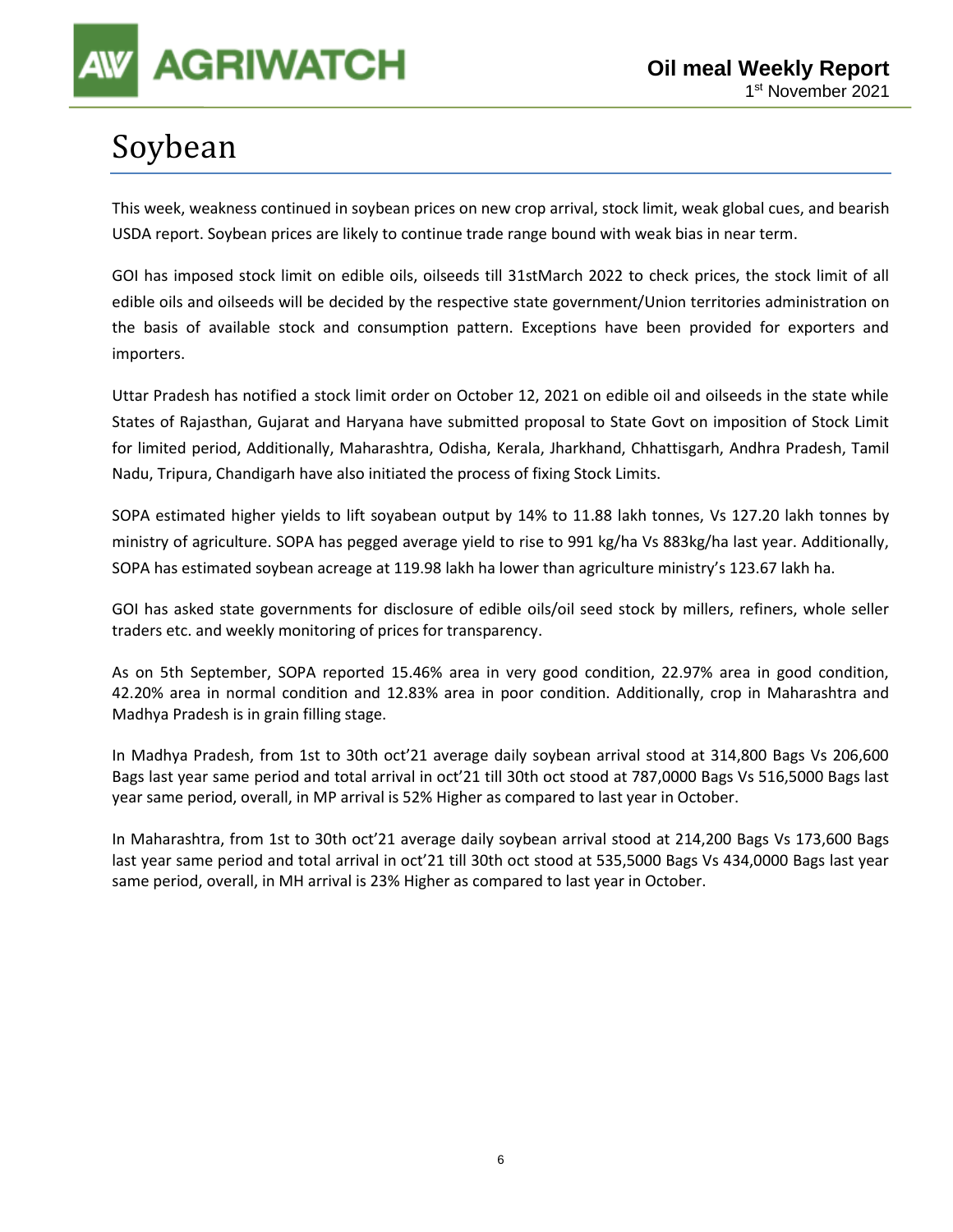

The average weekly indore soybean plant delivery prices at Indore cash market decreased by 0.93% to Rs. 5,350 a quintal compared to Rs. 5,400 a quintal a week ago.

Currently this week, the daily arrivals in Madhya Pradesh is reported around 3.5 Lakh – 5 Lakh bags vs  $3.5$  Lakh –  $4.5$  Lakh bags last week, Maharashtra 3 lakh bags – 4 lakh bags vs 1 lakh bags – 3.5 lakh bags bags last week and in



Rajasthan 50,000 – 60,00 vs 17,000 – 60,00 bags previous week.

Agriwatch has estimated its India's 2021/22 soybean output estimate to 12 million tonnes, vs 10.45million tonnes in 2020/21.

Soy oil import scenario – According to SEA, Soy oil imports fell 53.81 percent in Aug y-o-y to 1.82 lakh tons from 3.94 lakh tons in Aug 2020. For the current oil year 2020-21 (Nov 2020 -October 2021), soy oil for period of Nov.20- Jul'21 saw fall in imports to 22.30 lakh tons compared to 23.95 lakh tons in corresponding period last oil year, low by 6.89 percent compared to corresponding period last oil year.

The major buyers are as follows: Agrawal, Neemuch, Shanti Overseas, Living Food, Goyal Protein, Bansal-Bhopal, Vippy-Dewas, ABIS, Sneha, Ruchi Soya, Shalimar Katol, Vippy Dewas, Dhanuka Neemuch, Avi Agri Ujjain, M.S. Neemuch, RH Seoni, Prakash, Kriti Dewas, Mahakali, Prestige Dewas, Itarsi Oil, Sanwaria Itarsi, MS Solvex Neemuch, MS Soya Pachore, during the week.

**Outlook:** Domestic soybean prices are likely to trade rangebound on lower side with weak bias amid new crop arrival, stock limit and weak global cues in near term.

### **International:**

This week, CBOT New-crop November soybeans witnessed gains by 1.25% to \$ 12.35 a bushel for the week. January futures too increased by 1.52% to \$ 12.49. Despite soy prices underpinned by rains in Midwest US and soy oil in this week, downtrend still continued amid new crop arrival, bearish USDA stock report and bearish monthly report.

According to CONAB, brazil soybean area expected to increase from 38.9 million hectares to 39.91 million hectares, a slight increase of 2.5%. Brazil 2021-22 Soybean production estimate pegged at 140.75 MMT.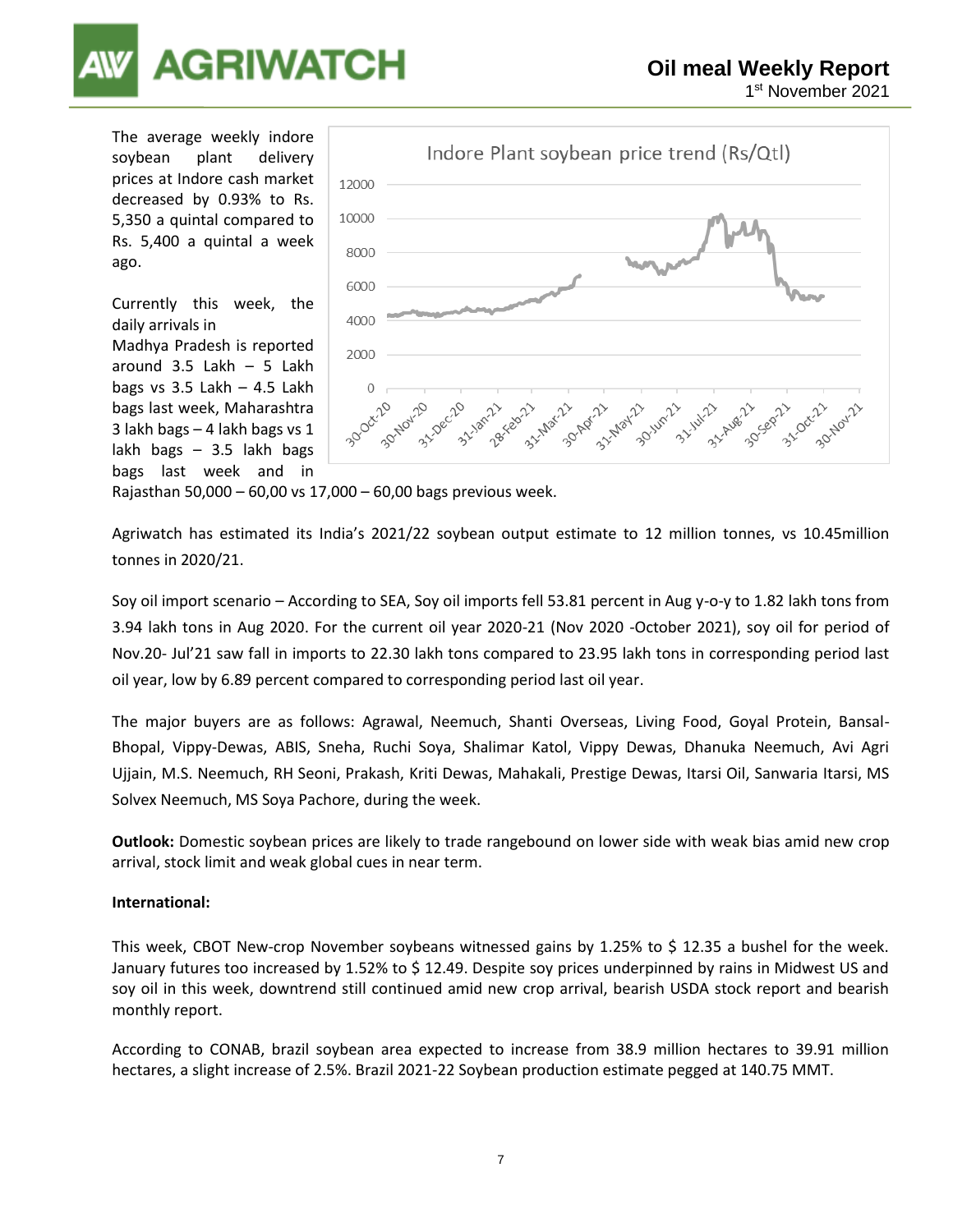

As on 15th October'21, According to the data released by NOPA, US crushed 153.8 million bu. of soybeans in September 21, down 3.2% from August Vs 4.8% below last year.

As of 20th October, According to Ag Rural, Brazilian soybeans sowing is going on, 22% of the soybeans had been planted compared to 8% last year Vs 16% average.

According to USDA, as on 19th oct, approximately 20% of US soybean production is within an area experiencing drought, 3% less than last week.

According to UDSA, as on 25th oct, 73% US soybean has been harvested vs 82% last year and 70% five-year average.

In 2021/22, Argentina soybean export likely to remain tight due to Reduced supplies on higher biodiesel use.

Low water level in Parana River is still an issue affecting exports from Argentina and Brazil.

According to USDA October21 report, China's total soybean imports estimate in 2021-22 at 101 MMT vs 99 MMT in 2021/0-22

In the October'21 report, the USDA has raised US 2021/22 soybean estimates at 121.05 million tonnes compared to previous month 119.03 million tonnes . It has kept the Brazil's 2021/22 soybean production unchanged to 144 million tonnes compared to previous month.

Besides, India soybean 2021/22 production estimates decreased to 11 million tonnes vs 11.2 million tones. while Argentina's soybean estimate decreased to 51 MMT vs 52 MMT previous month.

According to USDA Oct'21 report ,the global 2021/22 soybean production estimate increased to 385.13 million tonnes vs 384.42 million tonnes in the previous month report by USDA.

Brazil's soybean Sept'21 exports stood at soybean export estimated at 4.83 MMT vs 3.91 MMT last year same period. Additionally, in Aug'21 soybean exports stood at 5.79 MMT vs 5.57 MMT last year same period. – ANEC

CONAB has raised Brazil's 2020/21 soybean crop estimate to 135.98 million tonnes in August vs 135.91 million tonnes in July forecast and 124.845 million tonnes in 2019/20. The country's August 2020/21 soybean exports estimates decreased to 83.42 million tons vs 86.69 million tons in July forecast and 83 million tons in 2019/20.

The Rosario exchange has estimated its Argentina's 2021/22 soy harvest forecast to 49 million tonnes vs previous season's crop to 45 million tonnes.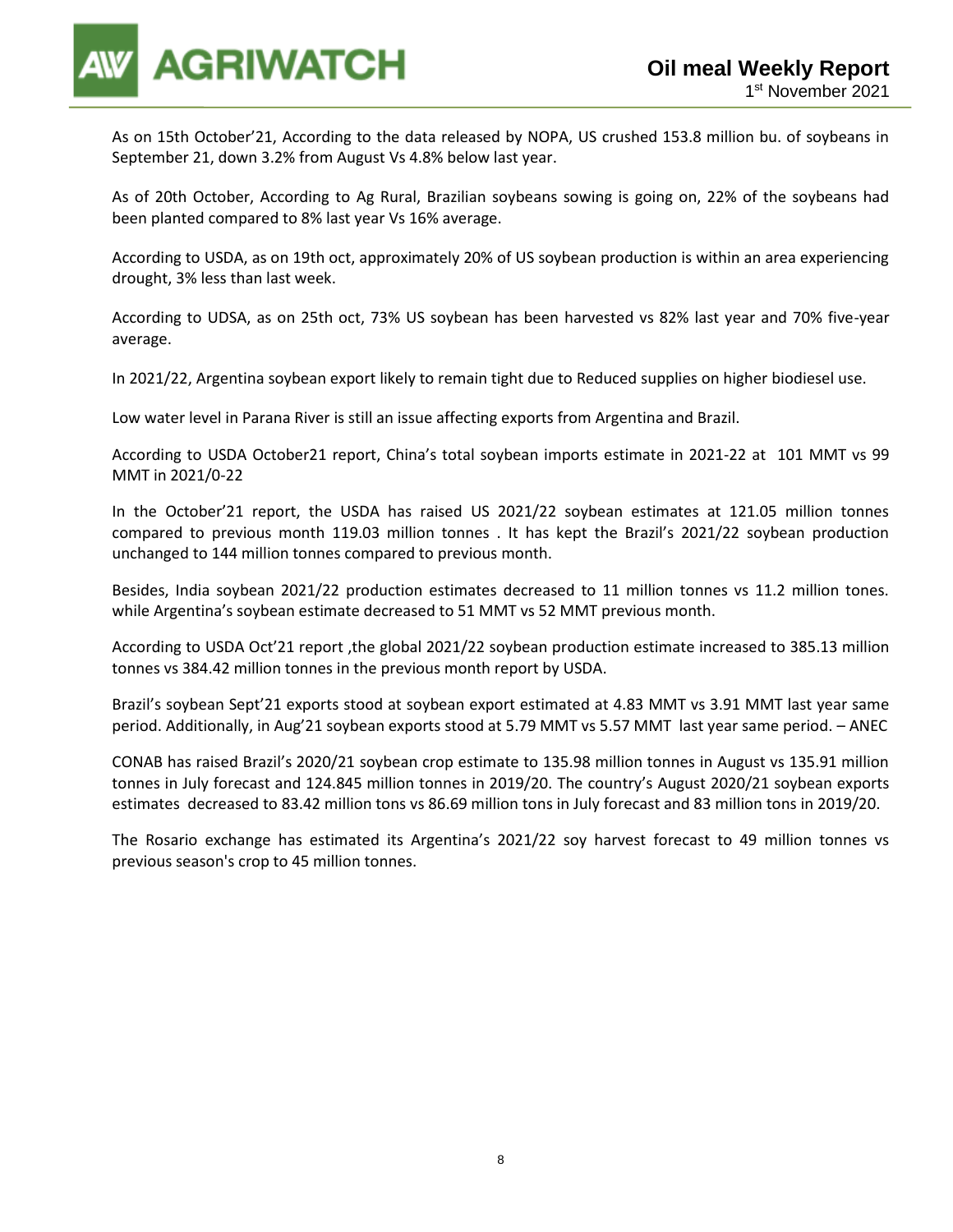## Soymeal

This week Indore weekly average soymeal price went down more than 5% as compared to previous week on weakness in soybean price. Additionally, arrival of new crop putting more pressure on soymeal price.

Bangladesh has extended the date for halting soybean meal to oct 31 after large consignment destined for india became tapped at the beanpole land port.

In addition to existing two ports Nhava sheva and and LCS petrapole, GOI has allowed to import GM soymeal via three additional port - Mumbai sea port, Tuticorin sea port and Visakhapatnam sea port.

GOI has extended the GM soymeal import date to 31st January,2022, previously it was 31st Oct21.

According to USDA October'21 report, world 2021/22 soymeal production is estimated higher at 258.13 million tonnes vs 249.02 million tonnes against last year record. India's 2021-22 soymeal production pegged at 5.06 MMT vs 4.90 MMT in 2020-21.

According to Solvent extractor association of india, India's September'2021 soymeal exports declined by 91% to 5,831 metric tonnes compared to 68,576 metric tonnes in the same period last year. Further, the soymeal shipments too declined by 49% to 161,588 metric tonnes in aggregate, during the months (April-Sept.) of financial year 2020-21 compared to 317,915 metric tonnes during the corresponding period last year.

Additionally, Export of oilmeals for the month of September'2021 provisionally reported at 183,625 tons compared to 287,247 tons in 2020 i.e. down by 36%. The overall export of oilmeals during April – September 2021 is reported at

1,275,764 tons compared to 1,300,516 tons i.e. down by 2%.

The domestic weekly average soymeal prices at Indore was 5.3% down to Rs 38,828 /MT and was quoted between Rs 38,000 – 40,000/MT compared to the weekly average of Rs 40,900/MT and was traded between the price ranges of Rs 40,000 – 42,000/MT previous week.



Weekly average prices at

various centers also closed lower side compared to last week prices. At Latur, the weekly average soymeal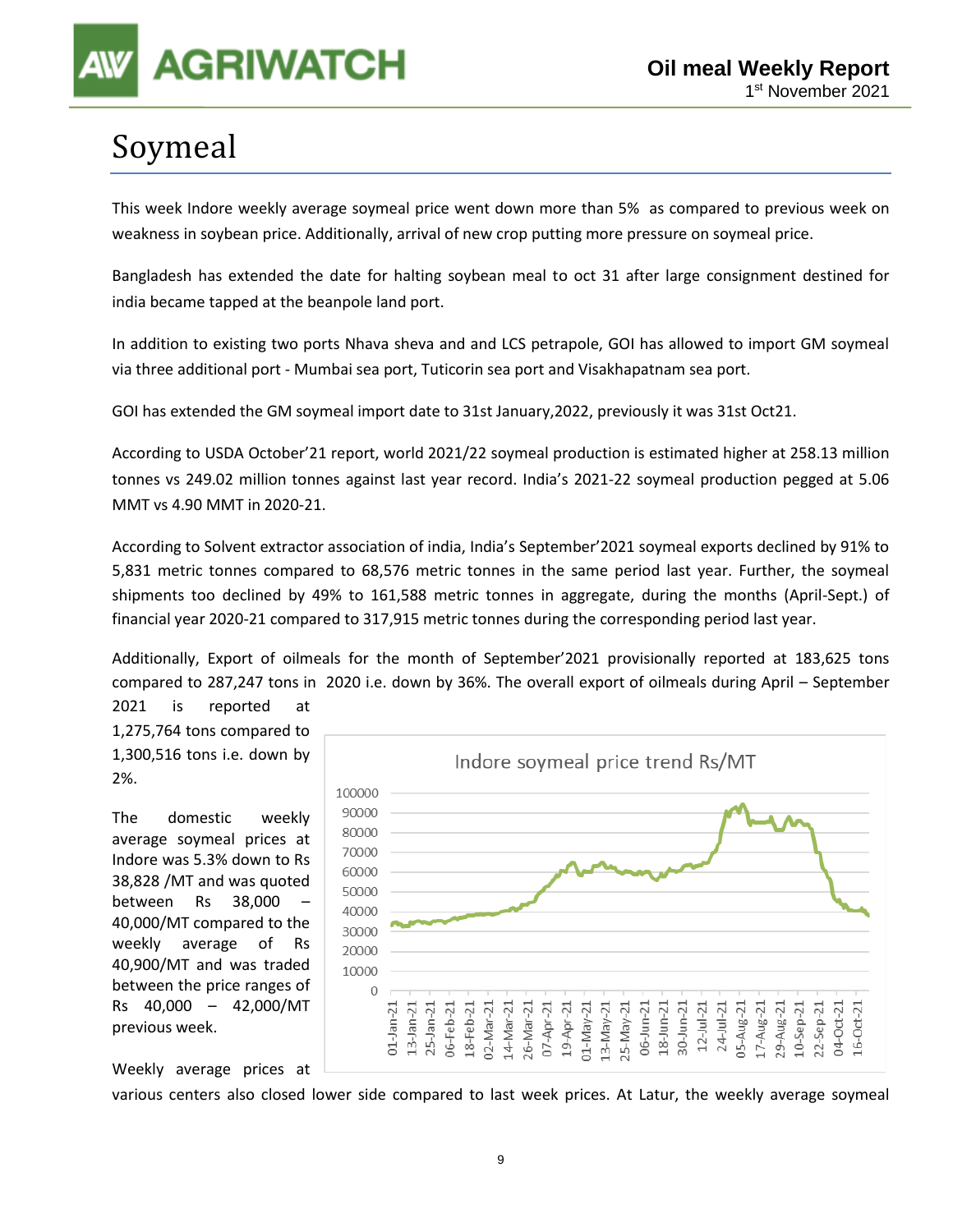prices declined by 4.2% to Rs. 41,071/MT compared to Rs. 42,800 /MT a week ago, in Nanded it was quoted 9.4% down at Rs. 40,214/MT compared to Rs. 44,000/MT a week ago. In Kota the meal prices went down by 6.9% to Rs. 40,314/MT compared to Rs. 43,080/MT previous week.

**Outlook:** Soybean meal prices are expected to continue correction from higher level on weakness in soybean and GM soymeal import and weak global cues.

### **Previous updates:**

According to Solvent extractor association of india, India's Aug'2021 soymeal exports declined by 81% to 10,975 metric tonnes compared to 58,190 metric tonnes in the same period last year. Further, the soymeal shipments too declined by 38% to 155,757 metric tonnes in aggregate, during the months (April-Aug.) of financial year 2020-21 compared to 249,339 metric tonnes during the corresponding period last year.

Additionally, Export of oilmeals for the month of Aug'2021 provisionally reported at 164,831 tons compared to 171,515 tons in Aug 2020 i.e. down by 4%. The overall export of oilmeals during April – Aug 2021 is reported at 1,091,664 tons compared to 1,013,178 tons i.e. up by 8%.

CBOT New-crop November soybeans continued trading lower, remained volatile and witnessed mild gains by 2.6 cents (0.23%) to \$ 12.20-1/2 a bushel for the week. January futures too increased by 4.4 cents (0.37%) to \$ 12.30-1/4 a bushel on new crop arrival, bearish USDA stock report and bearish monthly report.

As on 15th September'21, According to the data released by NOPA, US crushed increased in Aug'21 by 2.38% to 158.84 million bushels (4.32 MMT) of soybeans in Aug'21 vs last month 155.15 million bushels (4.22 MMT). However, it has declined by 3.79% YoY.

CONAB has raised Brazil's 2020/21 soybean crop estimate to 135.98 million tonnes in August vs 135.91 million tonnes in July forecast and 124.845 million tonnes in 2019/20. The country's August 2020/21 soybean exports estimates decreased to 83.42 million tons vs 86.69 million tons in July forecast and 83 million tons in 2019/20.

In the September'21 report, the USDA has raised US 2021/22 soybean estimates at 119.03 million tonnes compared to previous month 118.08 million tonnes . It has kept the Brazil's 2021/22 soybean production unchanged to 144 million tonnes compared to previous month.

Besides, India soybean 2021/22 production estimates kept unchanged to 11.2 million tonnes. while Argentina's soybean estimate kept unchanged to 52 million tonnes from previous month.

The global 2021/22 soybean production estimate increased to 384.42 million tonnes vs 383.63 million tonnes in the previous month report by USDA. World 2021/22 soymeal production is estimated slightly down at 258.45 million tonnes vs 258.68 million tonnes in its previous estimate.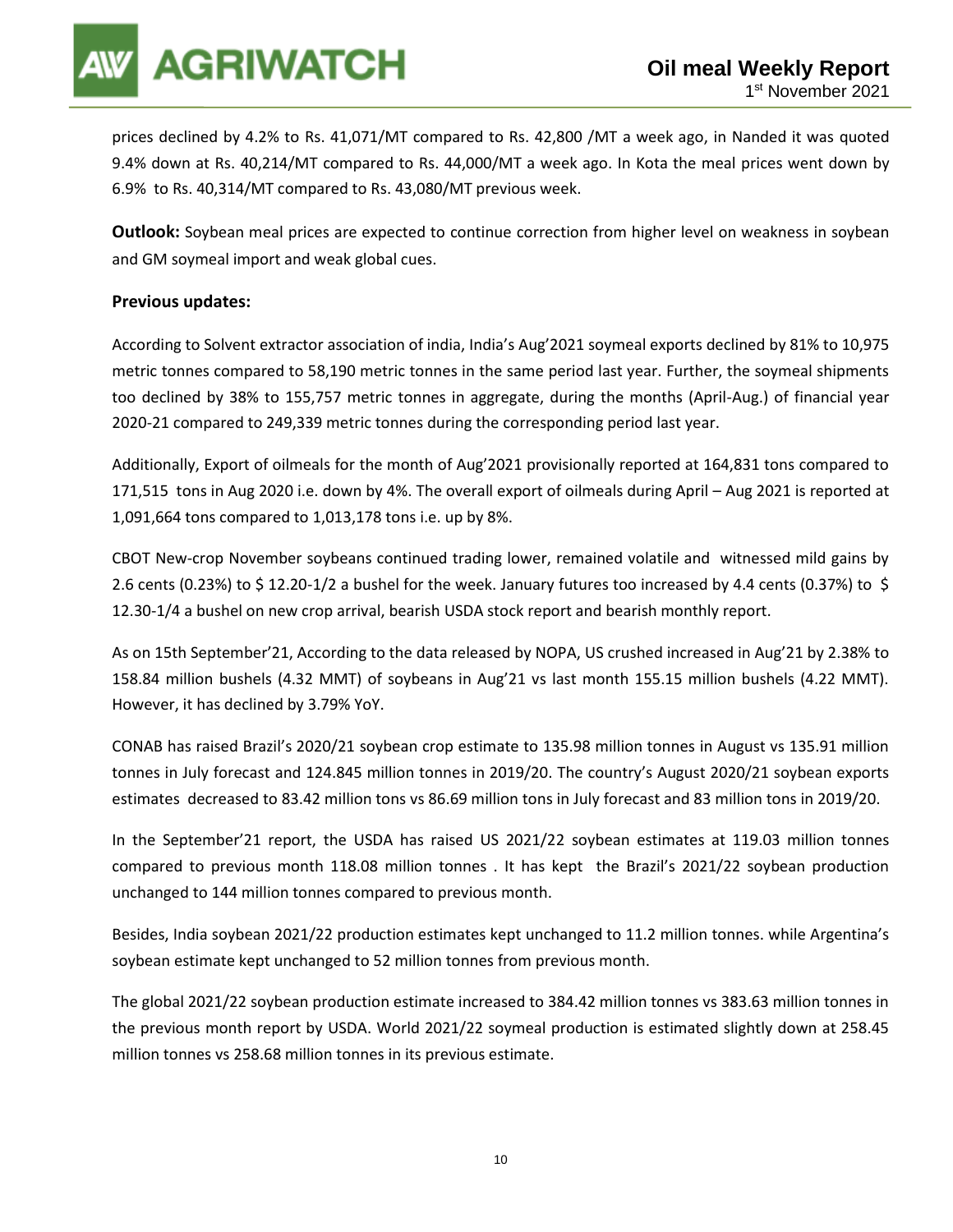

The Brazilian state run agricultural agency, CONAB Brazil's July 2020/21 soybean crop estimate increased at 135.92 million tonnes vs 135.86 million tonnes in June'21 forecast and 124.845 million tonnes in 2019/20 in its recent report.

### **Technical Analysis:**

*NCDEX Soybean Futures – November Contract Soybean Spot, Nagpur* 





### **Support & Resistance NCDEX Soybean – October contract**

| $\mathbf{C}$<br>ັ | c<br>◡▵ | nen  | DA.  | w |
|-------------------|---------|------|------|---|
| 5235              | $\sim$  | ט בנ | 5350 |   |

- $\triangleright$  Soybean posted gain on buyers interest.
- ➢ Prices closed above 9-day and 18-day EMA indicating firm tone in near term.
- $\triangleright$  RSI remained firm indicating good buying strength.
- ➢ MACD cross over indicates firm momentum.
- ➢ Trade Recommendation (NCDEX Soybean November) Week: BUY Levels: Above 5250 T1 –5350 ; T2- 5500, SL –5180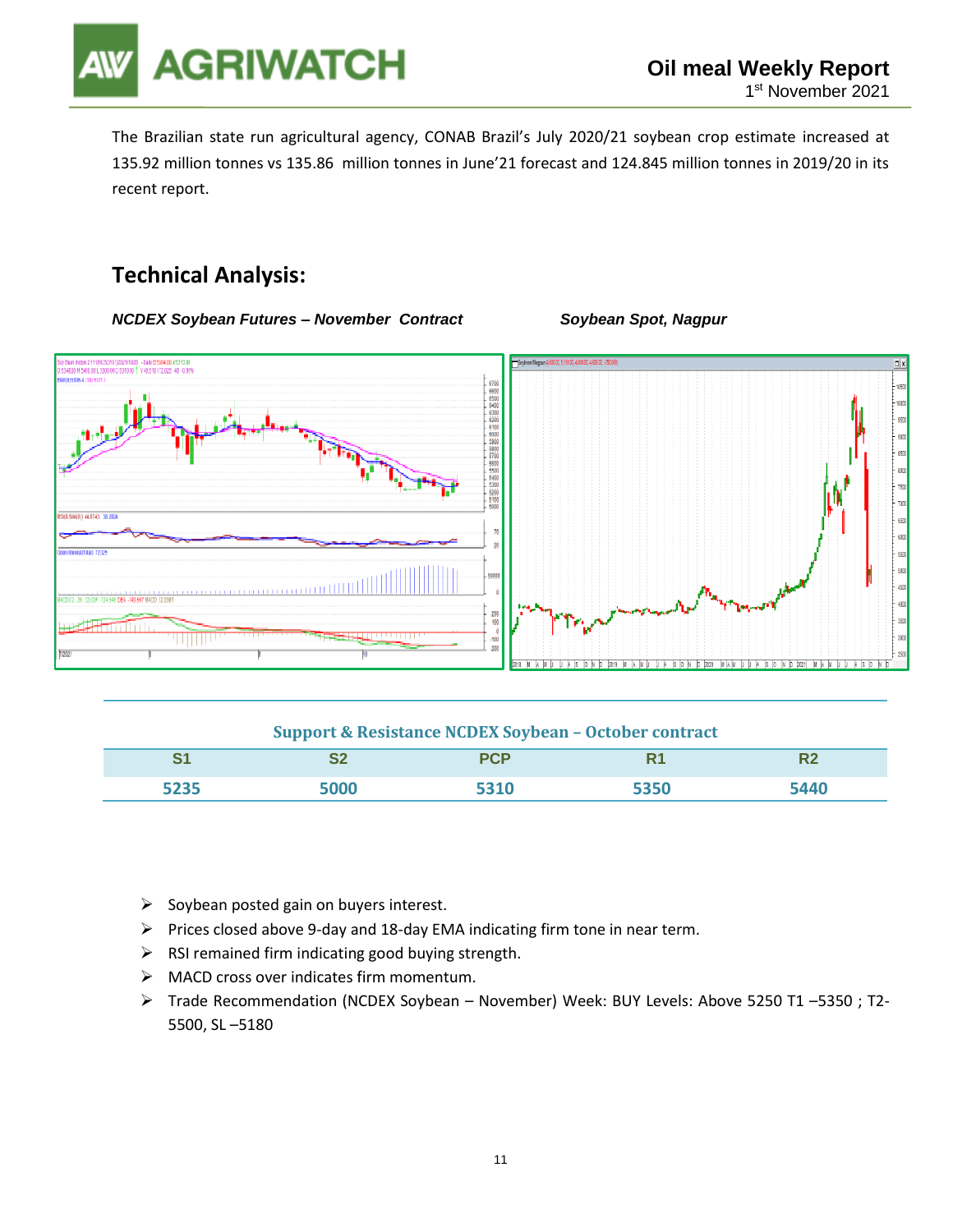## Rapeseed - Mustard Seed

This week RM seed prices remained elevated and witnessed gains of 1.3% However, supply still remains short on demand and global dynamics still remains bullish and underpinning the price.

According to Department of agriculture, Rajasthan, as on 27th oct, Rapeseed Mustard sowing is up by 74% and stood at 15.29 lakh hectare vs 8.78 lakh hectare last year same period.

According to GOI, As on 22 Oct, Mustard sowing is up by 30% as compared to last year same period at 14.48 Lakh Ha compared with 11.10 Lakh Ha last year.

There is significant demand for RM seed oil especially from the states of North India like Bihar, Uttar Pradesh and West Bengal and likely to rise significantly during the winter season, during the festival and pickle making season.

Mustard prices likely to underpinned by, firm demand, declining stock and arrival, and strength in CME canola futures due to lower production due to prolonged heatwave in Canada which resulted in lower production.

Rapeseed Mustard weekly average price remained elevated and witnessed gains by 1.3% to Rs.8,555/Qtl this week as compared to Rs 8,448/Qtl last week, In Sri Ganganagar, the weekly average prices of rapeseed oilcake too went up by 3.69% to Rs 3,223/Qtl from previous week at Rs. 3,105/qtl.

This week all india mustard



arrival decreased to 10.7 lakh as compared to previous week at 8.20 lakh bags.

AW has revised India's 2021/22 rapeseed-mustard production up to 8.54 million tonnes from 8.0 million tonnes estimated in its previous forecast and it is up 18% from 7.21 million tonnes estimated last season. The Government estimation of mustard crop is high at 10.4 MT. The COOIT has estimated mustard production at 8.90 MT.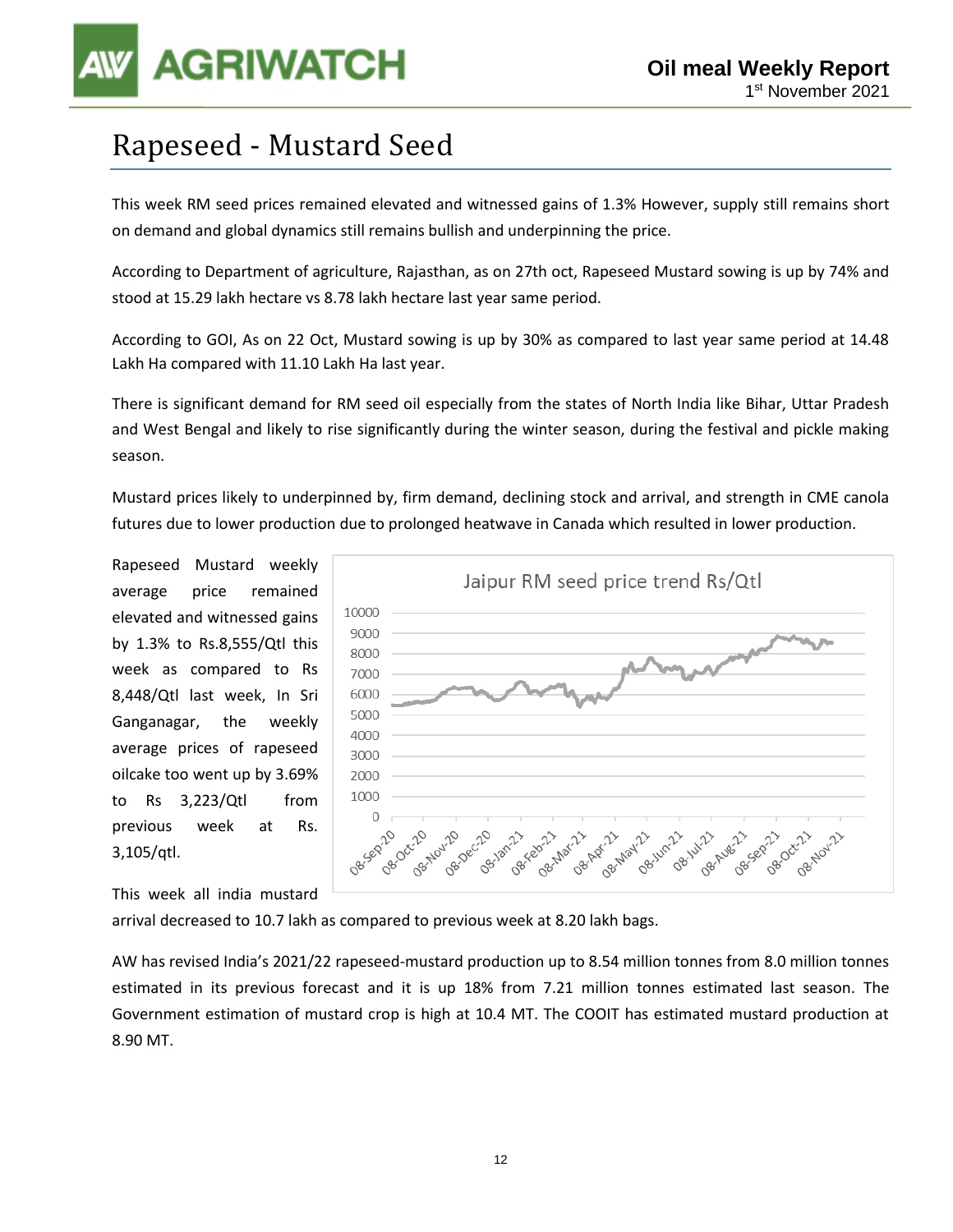According to Solvent extractors association of india, India's exports for rapeseed meal during April-Sept'2021 was down 4% at 605,355 metric tonnes compared to 627,890 metric tonnes during the same period previous marketing season.

The export of rapeseed meal in September'21 is reported at 62,725 metric tonnes against last year 140,830 metric tonnes during the same period i.e. down by 55%,

According to Solvent Extractor Association of India, Rapeseed (canola) oil import stood at 12,437 lakh tons imports in Aug compared to 20,801 lakh tons in last year for same period.

### **International**

In the Oct'21 report, the USDA has kept India's 2021/22 rapeseed production estimates unchanged at 8.5 million tonnes compared to previous month. However, Canada rapeseed production estimate decreased for 2021/22 at 13.0 MMT vs 14 MMT and 19.48 MMT in 2020-21.

Further, EU Rapeseed 2021/22 production estimates increased to 17.10 million tonnes million tonnes vs 16.8 MMT last month and for China, the estimates remain unchanged to 14.00 million tonnes.

The global 2021/22 rapeseed production estimate decreased to 67.36 million tonnes vs 72.51 million tonnes in 2020-21.

Australian canola prices surge to record high after farmers switched from barley to canola. Australian farmers increased canola production and exports and cut back on barley output and export since china banned import of barley from Australia in 2020.

Canada canola production is down by 31% as compared to five-year average, yield down by 32%. However, area stood 1% up as compared to five-year average. Canola importers may switch to other countries such as Ukraine, Australia, for substitutes amid lower production. There will be very little canola left for export in Canada.

Stats Canada has estimated Canada 2021/22 Canola crop at 12.8 MMT.

### **Previous Updates**

As of July 29, Ukrainian farmers had completed the harvest on 568,500 ha, 56.5% of the expected area, and gathered 1.48 million MT of rapeseed. The Ukrainian export potential of rapeseeds this season, according to USDA expectations, will increase to 2.7 million MT, which is 10.7% higher than the 2020/21 season, but below the record of 3 million MT in the 2019/20 season.

----------------------------------------------------------------------------------------------------------------------------------------------------

In the September'21 report, the USDA has kept India's 2021/22 rapeseed production estimates unchanged at 8.5 million tonnes compared to previous month. However, Canada's rapeseed production estimates eased to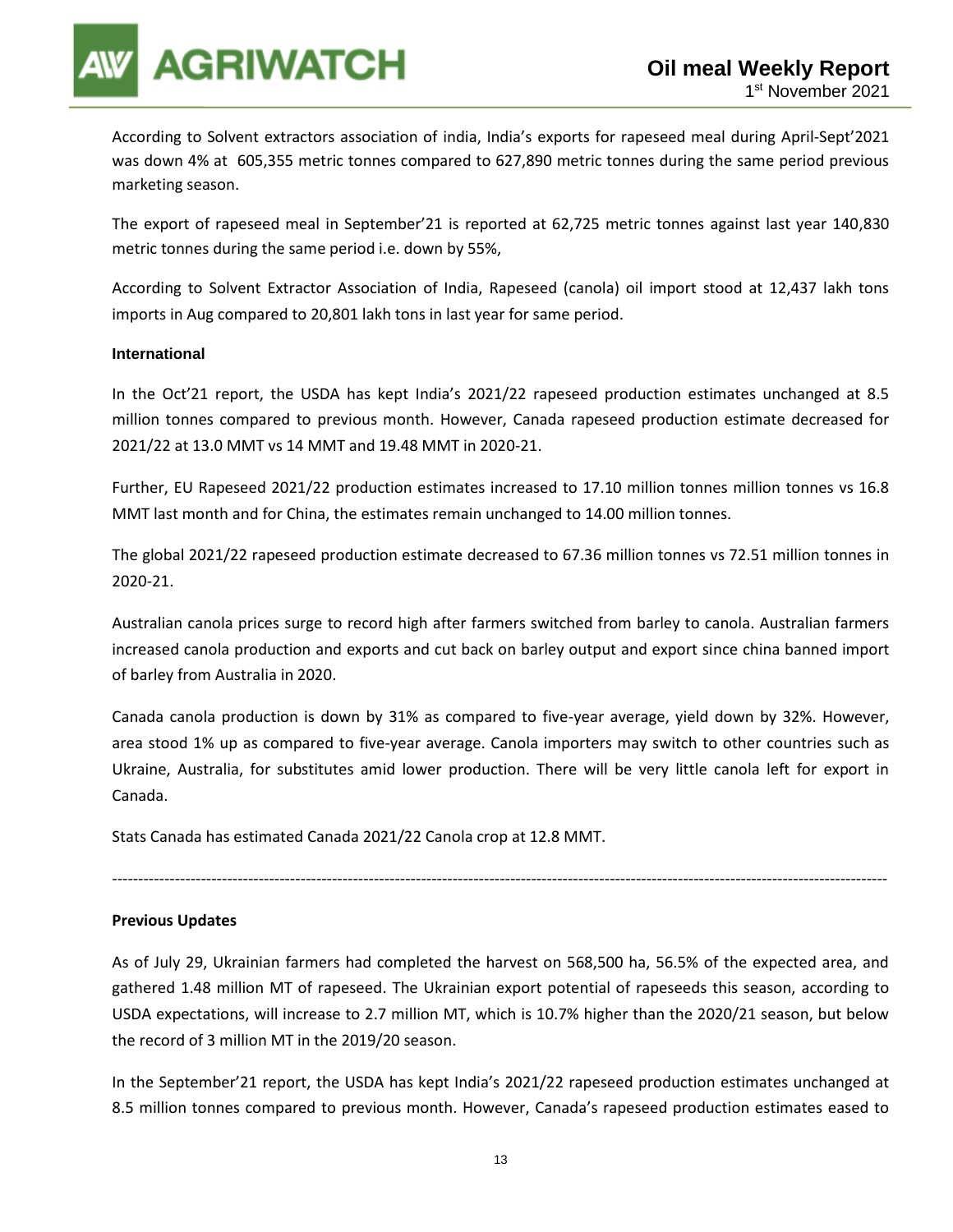14 million tonnes as compared to 16 million tonnes last month. Canadian canola production is lowered because as early-season drought conditions impact yields and offset an increase to area. Further, EU production estimates eased to 16.8 million tonnes vs 17 MMT last month and for China, the estimates remain unchanged to 14.00 million tonnes. The global 2020/21 rapeseed production estimate decreased to 68.17 million tonnes vs 74.14 million tonnes in the previous month. World 2021/22 rapeseed meal production estimate eased at 39.16 million tonnes vs 41.29 million tonnes in its previous estimate.

In the Aug'21 report, the USDA has kept India's 2021/22 rapeseed production estimates unchanged at 8.5 million tonnes compared to previous month. However, Canada rapeseed production estimate for 2021/22 at 14.0 MMT down 2.0 MMT (13%) from last month, 5.5 MMT (28%) from last year, and 31% below the 5-year average.

India's exports for rapeseed meal during April-July 2021 was up 10% at 479,572 metric tonnes compared to 436,480 metric tonnes during the same period previous marketing season.

The export of rapeseed meal in July'21 is reported at 94,765 metric tonnes against last year 148,170 metric tonnes during the same period i.e. lower by 36%, However 14% down as compared to June21.

India imported 1033.06 tons rapeseed (Canola) oil in Apr 2021 v/s 506.00 tons imports in Apr 2020. While, for the period of April2020-March2021 imports rose to 42,720.05 tons compared to 54,426.39 tons in last oil year.

Higher palm oil imports by India has always hit the domestic mustard oil demand and the rapeseed-mustard crush margins.

The MSP for rapeseed-mustard has been increased in line with the recommendations of Swaminathan Commission to Rs. 4,650 per quintal for marketing season 2021-22 from Rs. 4,425 per quintal in 2020-21 an increase of Rs. 225 a quintal.

**Outlook:** RM Seed is expected to remain elevated above Rs 8,000/Qtl as market has gained due to short supply and good mustard oil demand, and bullish global cues.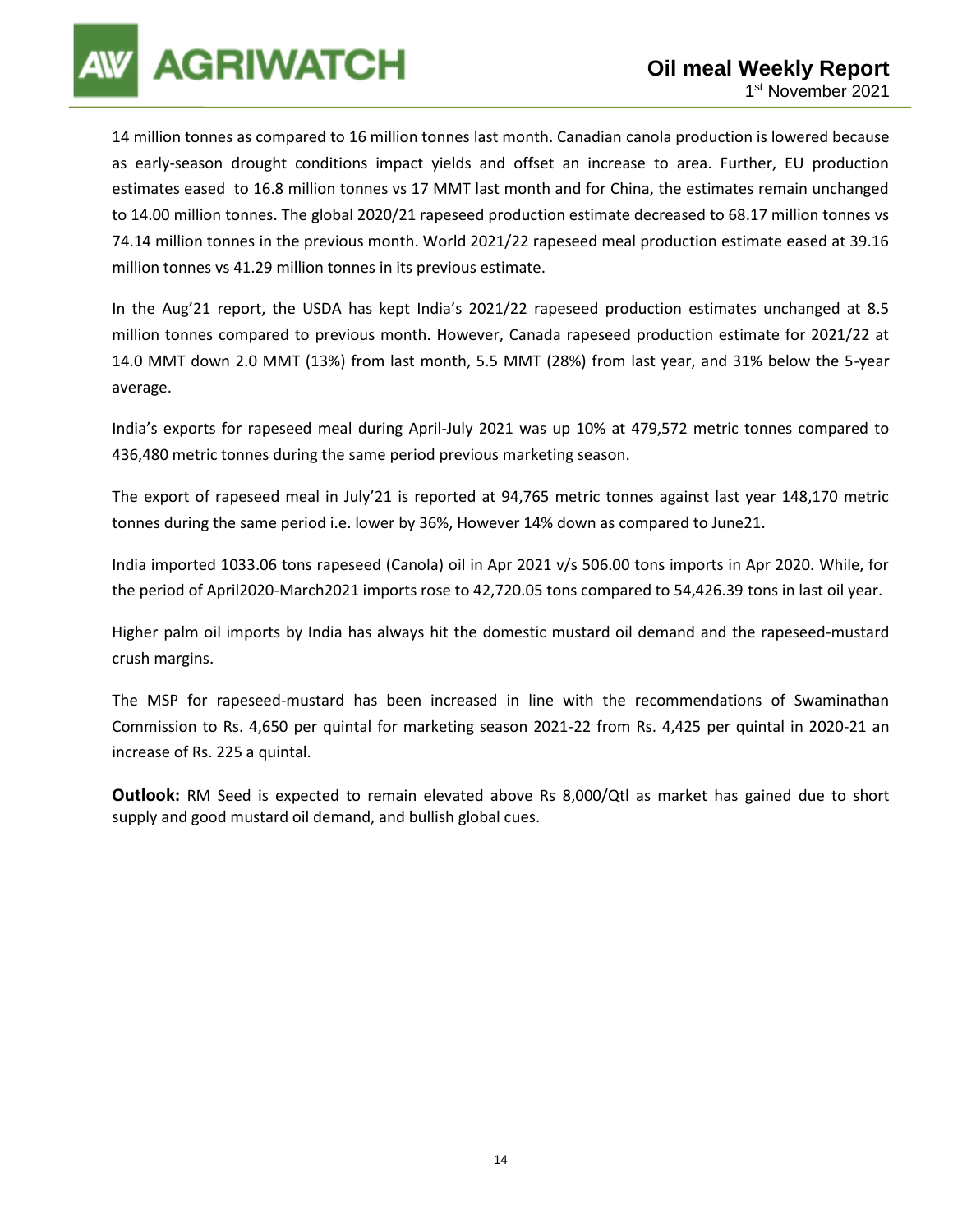

### *Technical Analysis:*



**\*Note: Daily Chart**

| <b>Support &amp; Resistance NCDEX RM Seed - October contract</b> |      |            |      |      |  |
|------------------------------------------------------------------|------|------------|------|------|--|
|                                                                  |      | <b>PCP</b> | R.   |      |  |
| 8200                                                             | RNNO | 8265       | 8500 | 8700 |  |

- ➢ RM seed witnessed loss on sellers pressure.
- ➢ Prices closed near 9-day and 18-day EMA indicating firm tone in near term.
- ➢ RSI and stochastic level indicating firm buying strength.
- ➢ MACD crossover indicates firm tone in near term.
- ➢ Trade Recommendation (NCDEX Rapeseed-Mustard -Nov) Week: buy 8250 Levels: T1-8480, T2- 8650, SL –8200.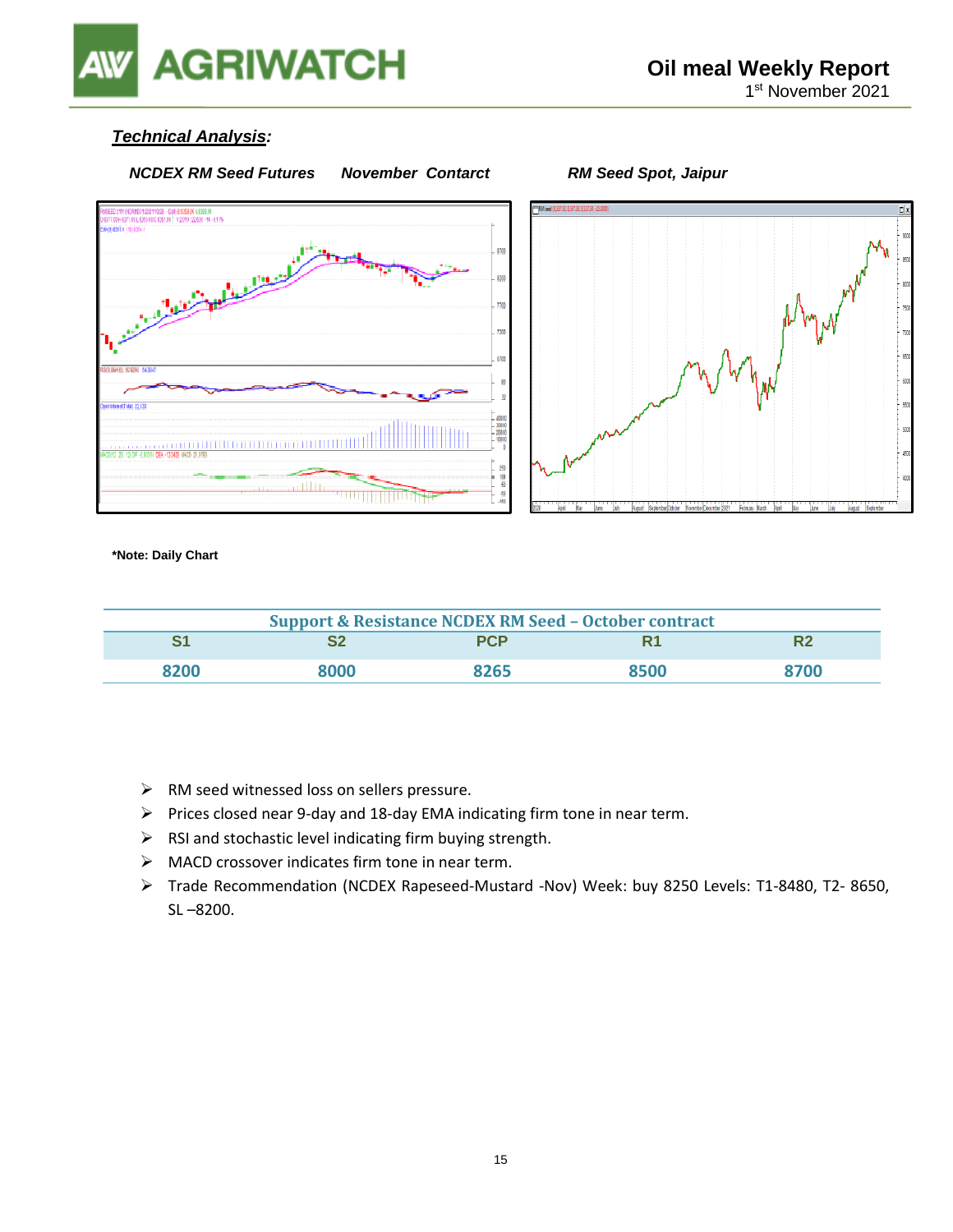

## Annexure

| Soy DOC Rates at Different Centers |                           |           |             |                                                              |
|------------------------------------|---------------------------|-----------|-------------|--------------------------------------------------------------|
|                                    | Ex-factory rates (Rs/ton) |           |             |                                                              |
| <b>Centres</b>                     | 30-Oct-21                 | 23-Oct-21 | Change      | <b>Parity To</b>                                             |
| Indore - 45%, Jute Bag             | 40000                     | 38300     | 1700        | Gujarat, MP                                                  |
| Kota - 45%, PP Bag                 | 41500                     | 41000     | 500         | Rajasthan, Del,<br>Punjab, Haryana                           |
| Dhulia/Jalna - 45%, PP Bag         | 41500                     | 41000     | 500         | Mumbai,<br>Maharashtra                                       |
| Nagpur - 45%, PP Bag               | 41000                     | 40000     | 1000        | Chattisgarh,<br>Orissa, Bihar,<br>Bangladesh, AP,<br>Kar, TN |
| Nanded                             | 41000                     | 41000     | <b>Unch</b> | Andhra, AP, Kar<br>,TN                                       |
| Latur                              | 42000                     | 41000     | 1000        |                                                              |
| Sangli                             | 40000                     | 39800     | 200         | Local and South                                              |
| Solapur                            | 39600                     | 40300     | $-700$      | Local and South                                              |
| Akola - 45%, PP Bag                | 39000                     | 39000     | <b>Unch</b> | Andhra,<br>Chattisgarh,<br>Orrisa, Jharkhand,<br><b>WB</b>   |
| Hingoli                            | 40000                     | 40500     | $-500$      | Andhra,<br>Chattisgarh,<br>Orrisa, Jharkhand,<br><b>WB</b>   |
| <b>Bundi</b>                       | 41300                     | 40800     | 500         | $\blacksquare$                                               |

| Soy DOC at Ports                       |                   |           |        |  |  |
|----------------------------------------|-------------------|-----------|--------|--|--|
| <b>Centers</b>                         | <b>Port Price</b> |           |        |  |  |
|                                        | 29-Oct-21         | 22-Oct-21 | Change |  |  |
| Kandla (FOR) (INR/MT)                  | NR.               | <b>NR</b> |        |  |  |
| Kandla (FAS) (USD/MT)                  | NR.               | <b>NR</b> |        |  |  |
| CNF Indonesia - Yellow SBM<br>(USD/MT) | NR.               | <b>NR</b> |        |  |  |

| <b>Rapeseed Meal</b>   | 29-Oct-21 | 22-Oct-21 | Change |
|------------------------|-----------|-----------|--------|
| FAS Kandla (USD/MT)    | <b>NR</b> |           | -      |
| FOR Kandla (Rs/MT)     | <b>NR</b> |           |        |
| FOR Mundra (Rs/MT)     | NR.       |           |        |
| CNF Indonesia (USD/MT) | NR.       |           | -      |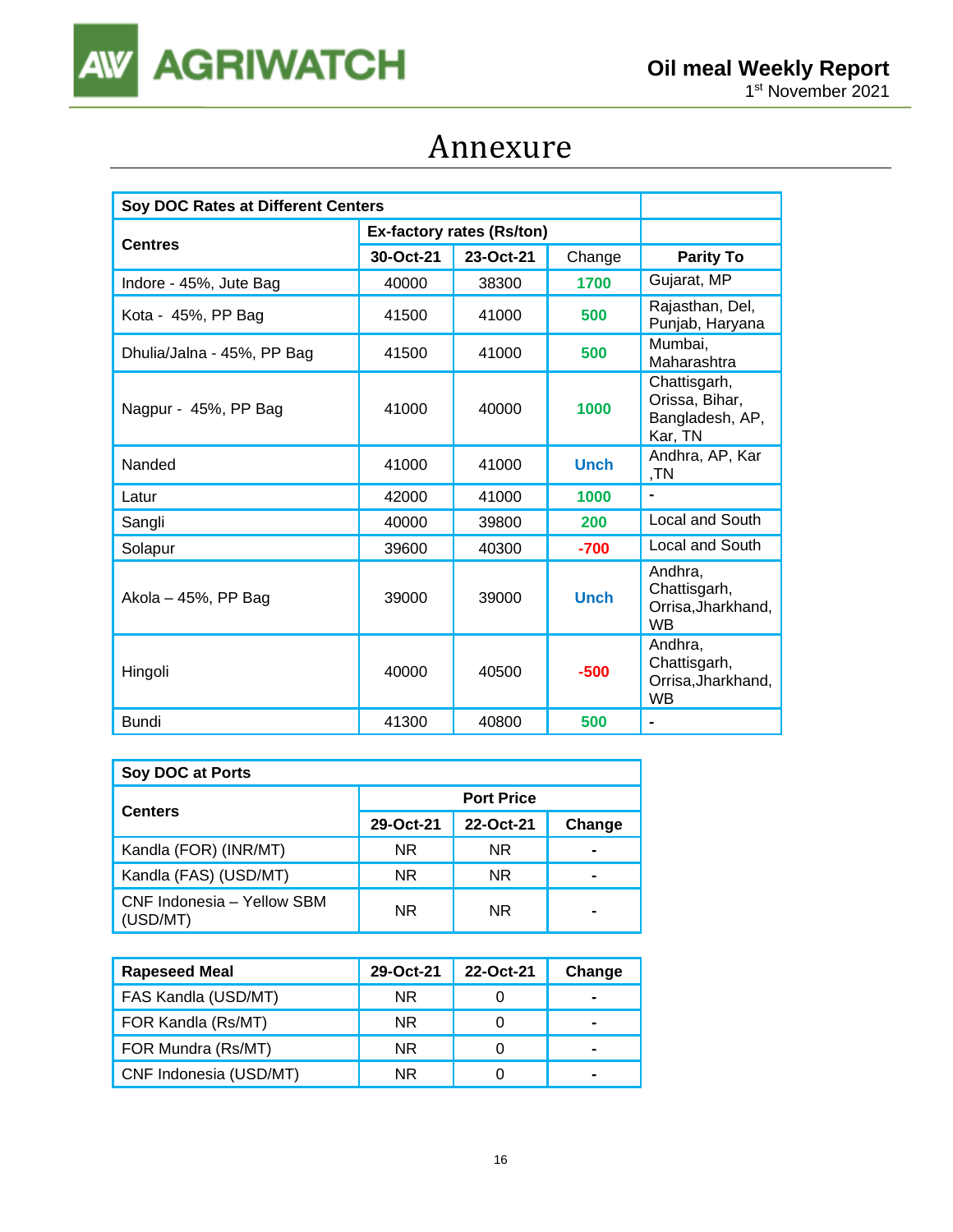**AGRIWATCH AW** 

| <b>International Soy DOC</b> |           |           |        |  |  |
|------------------------------|-----------|-----------|--------|--|--|
| <b>Argentina FOB USD/MT</b>  | 29-Oct-21 | 22-Oct-21 | Change |  |  |
| Soybean Pellets              | 388       | 392       | -4     |  |  |
| Soybean Cake Flour           | 388       | 392       |        |  |  |
| Soya Meal                    | NR.       |           | -      |  |  |
| Soy Expellers                | NR.       |           | -      |  |  |

| <b>Sunflower (DOC) Rates</b> | <b>Ex-factory rates (Rs/ton)</b> |           |             |  |
|------------------------------|----------------------------------|-----------|-------------|--|
| <b>Centers</b>               | 30-Oct-21                        | 23-Oct-21 | Change      |  |
| Adoni                        | 25000                            | 25000     | <b>Unch</b> |  |
| Khamgaon                     | <b>NA</b>                        | 0         |             |  |
| Parli                        | <b>NA</b>                        | 0         | -           |  |
| _atur                        | 24000                            | 24000     | Unch        |  |

| <b>Groundnut Meal (Rs/MT)</b> | 30-Oct-21 | 23-Oct-21 | Change |
|-------------------------------|-----------|-----------|--------|
| Basis 45%, Saurashtra         | 30000     | 27000     | 3000   |
| Basis 40%, Saurashtra         | 28000     | 25000     | 3000   |
| GN Cake, Gondal               | 31000     | 30000     | 1000   |

| <b>Mustard DOC</b>      | 30-Oct-21 | 23-Oct-21 | Change      |
|-------------------------|-----------|-----------|-------------|
| Jaipur (Plant delivery) | 23500     | 23500     | Unch        |
| Kandla (FOR Rs/MT)      | 24500     | 24500     | <b>Unch</b> |

| <b>Mumbai Oil Meal Quotes:</b> |           |           |             |  |  |
|--------------------------------|-----------|-----------|-------------|--|--|
| Rs/M.T.                        | 30-Oct-21 | 23-Oct-21 | Change      |  |  |
| G.N. Extr (45%)                | 31000     | 30000     | 1000        |  |  |
| Kardi Extr                     | <b>NA</b> | 0         |             |  |  |
| <b>Undec Cottonseed Exp</b>    | 32500     | 32000     | 500         |  |  |
| Rice Bran Extr.                | <b>NA</b> | 0         |             |  |  |
| Sunflower Extr.                | 26000     | 27000     | $-1000$     |  |  |
| Rapeseed Extr.                 | <b>NA</b> | O         |             |  |  |
| Soymeal 48%                    | 42260     | 41739     | 521         |  |  |
| Castor Extr.                   | 12450     | 12450     | <b>Unch</b> |  |  |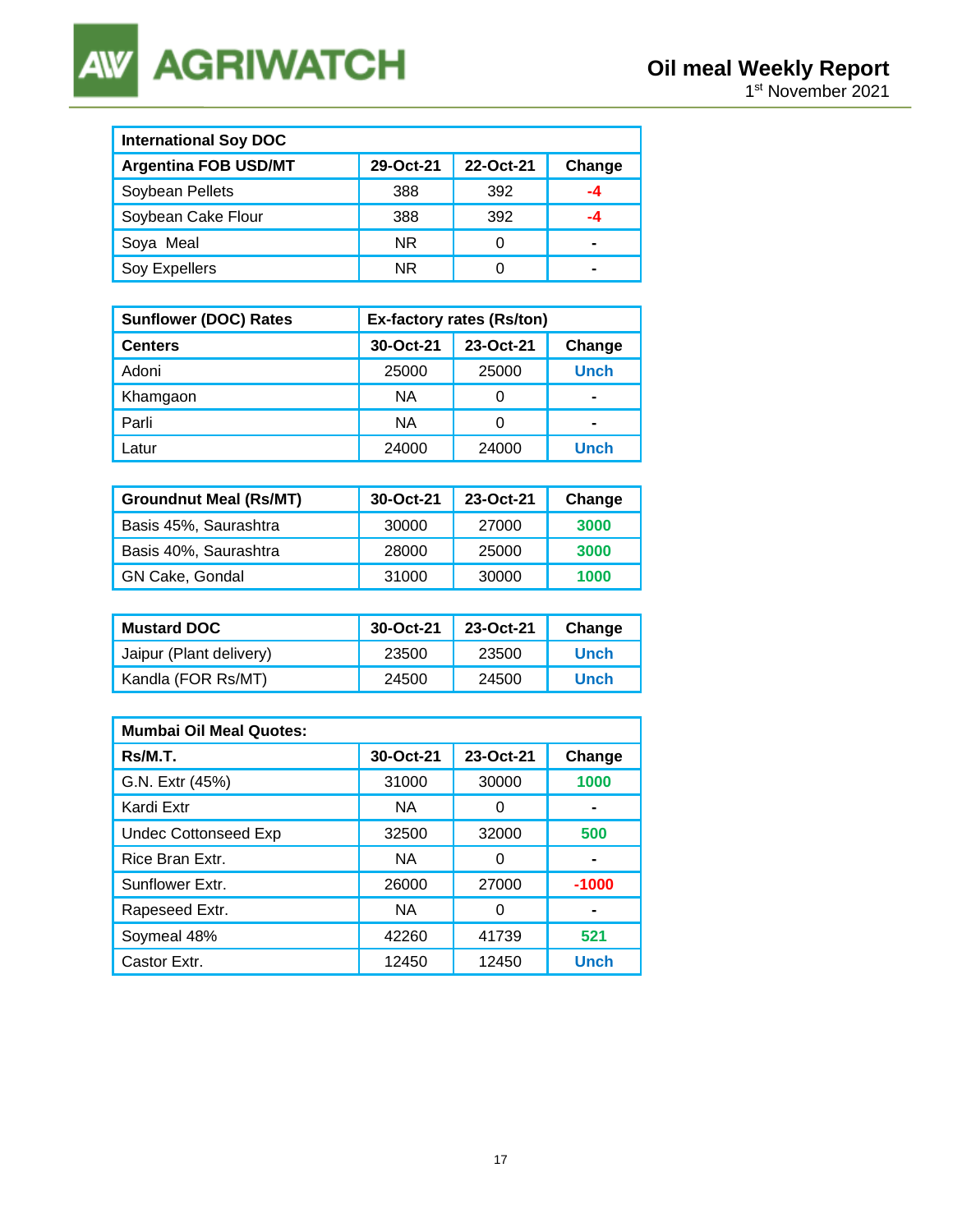

### MSP of Rabi Oilseeds for Marketing Season 2021-22- GOI

| SI.<br>No | <b>Crops</b>     | <b>MSP</b> for<br>Rabi<br>2021-22 | <b>MSP</b> for<br>Rabi<br>2020-21 | <b>Increase</b><br>in MSP<br>(Absolute) |
|-----------|------------------|-----------------------------------|-----------------------------------|-----------------------------------------|
|           | Rapeseed-mustard | 4.650                             | 4.425                             | 225                                     |
| ◠         | Safflower        | 5.327                             | 5.215                             | 112                                     |

The Cabinet Committee on Economic Affairs (CCEA) chaired by the Hon'ble Prime Minister Shri Narendra Modi has approved the increase in the Minimum Support Prices (MSPs) for all mandated Rabi crops for marketing season 2021-22.

Government has increased the MSP of Rabi crops for marketing season 2021-22, to ensure remunerative prices to the growers for their produce. This increase in MSP is in line with the recommendations of Swaminathan Commission.

Among the Rabi oilseeds the MSP for rapeseed-mustard has been increased to Rs. 4,650 per quintal for marketing season 2021-22 from Rs. 4,425 per quintal in 2020-21 an increase of Rs. 225 a quintal.

The MSP of safflower to Rs. 5,327 a quintal from earlier Rs. 5,215 per quintal an increase of Rs 112 per quintal.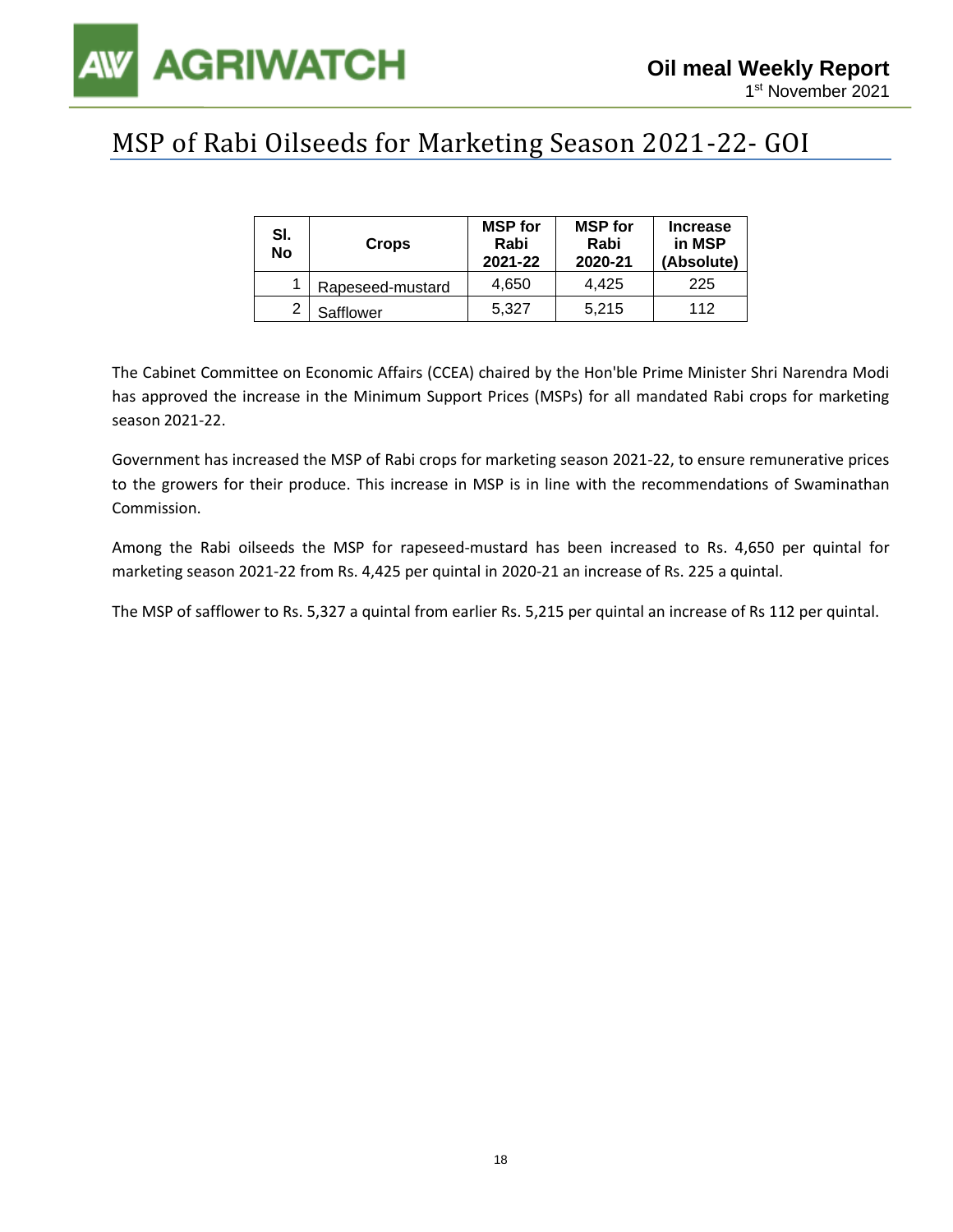### MSP of Kharif Oilseeds for Marketing Season 2021-22 - GOI

| SI.<br><b>No</b> | <b>Crops</b>     | <b>MSP</b> for<br><b>Kharif</b><br>2021-22 | <b>MSP</b> for<br><b>Kharif</b><br>2020-21 | <b>Increase</b><br>in MSP<br>(Absolute) |
|------------------|------------------|--------------------------------------------|--------------------------------------------|-----------------------------------------|
| 1                | Groundnut        | 5550                                       | 5275                                       | 275                                     |
| 2                | Sunflower seed   | 6015                                       | 5885                                       | 130                                     |
| 3                | Soybean (yellow) | 3950                                       | 3880                                       | 70                                      |
| 4                | Sesamum          | 7307                                       | 6855                                       | 452                                     |
| 5                | Nigerseed        | 6930                                       | 6695                                       | 235                                     |

The Cabinet Committee on Economic Affairs (CCEA) chaired by the Hon'ble Prime Minister Shri Narendra Modi has approved the increase in the Minimum Support Prices (MSPs) for all mandated Kharif crops for marketing season 2021-22.

Government has increased the MSP of Kharif crops for marketing season 2020-21, to ensure remunerative prices to the growers for their produce.

Among the Kharif oilseeds the MSP for groundnut has been increased to Rs. 5500 per quintal for marketing season 2020-21 from Rs.5275 per quintal in 2019-20 an increase of Rs.275 a quintal.

The MSP of sunflower to Rs. 6015 a quintal from earlier Rs. 5885 per quintal an increase of Rs 130 per quintal, Soybean-yellow to Rs. 3950 a quintal to Rs. 3880 per quintal last season, an increase of Rs. 70 a quintal, Sesamum to Rs. 7307 a quintal from 6855 earlier, an increase of Rs. 452 a quintal and the MSP of Nigerseed have been increased to Rs. 6930 a quintal from Rs. 6695 a quintal earlier, increase of Rs 235 per quintal.

Among all the Kharif crops, the highest increase in MSP is proposed for sesamum (Rs 452 per quintal) followed by Tur (Rs 300 per quintal) and Urad (Rs 300 per quintal). The differential remuneration is aimed at encouraging crop diversification.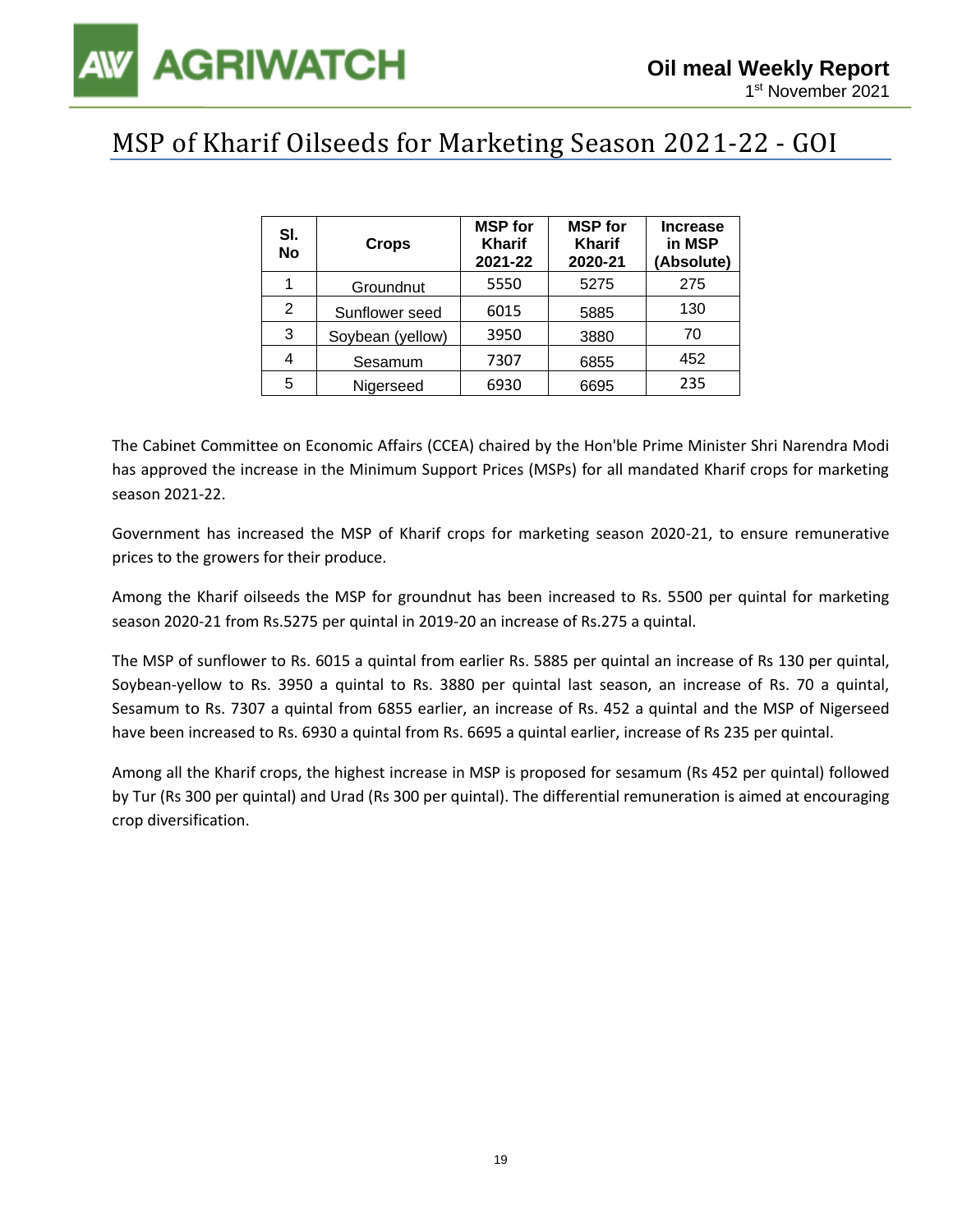### India's Oilseeds Production Seen at 361.0 Lakh Tonnes vs 365.7 Lakh Tonnes in 4nd Adv Est. for 2020-21- GOI

The 4nd Advance Estimates of production of oilseeds for 2020-21 have been released by the Department of Agriculture, Cooperation and Farmers Welfare on 11th Aug, 2021. The assessment of production of different crops is based on the feedback received from States and validated with information available from other sources.

The revised estimated production of major Oilseeds during 2020-21 is as under:

Total Oilseeds production in the country during 2020-21 is estimated at record 36.10 million tonnes which is higher by 2.88 million tonnes than the production during 2019-20. Further, the production of oilseeds during 2020-21 is higher by 5.56 million tonnes than the average oilseeds production of 30.55 million tonnes.

- Groundnut 102.1 lakh tonnes vs 99.52 lakh tonnes in 2019-20.
- Castorseed 17.76 lakh tonnes vs 18.42 lakh tonnes
- Sesamum 8.12 lakh tonnes vs 6.58 lakh tonnes
- Nigerseed 0.41 lakh tonnes vs 0.41 lakh tonnes (No difference)
- Soybean 129 lakh tonnes vs 112.26 lakh tonnes
- Sunflower 2.24 lakh tonnes vs 2.13 lakh tonnes
- Rapeseed-mustard 10.11 lakh tonnes vs 91.24 lakh tonnes
- Linseed 1.40 lakh tonnes vs 1.21 lakh tonnes
- Safflower 0.34 lakh tonnes vs 0.44 lakh tonnes.

The 1st Advance Estimates of production of soybean and groundnut for 2021-22 have been released by the Department of Agriculture, Cooperation and Farmers Welfare on 21<sup>st</sup> September, 2021. The assessment of production of different crops is based on the feedback received from States and validated with information available from other sources.

- Groundnut 8.25 million tonnes vs 8.55 million tons last year.
- Soyabean 12.72 million tonnes vs 11.2 million tons last year.

Total kharif oilseeds production in the country during 2021-22 is estimated at 23.39 million tonnes which is higher by 2.96 million tonnes than the average oilseeds production of 20.42 million tonnes.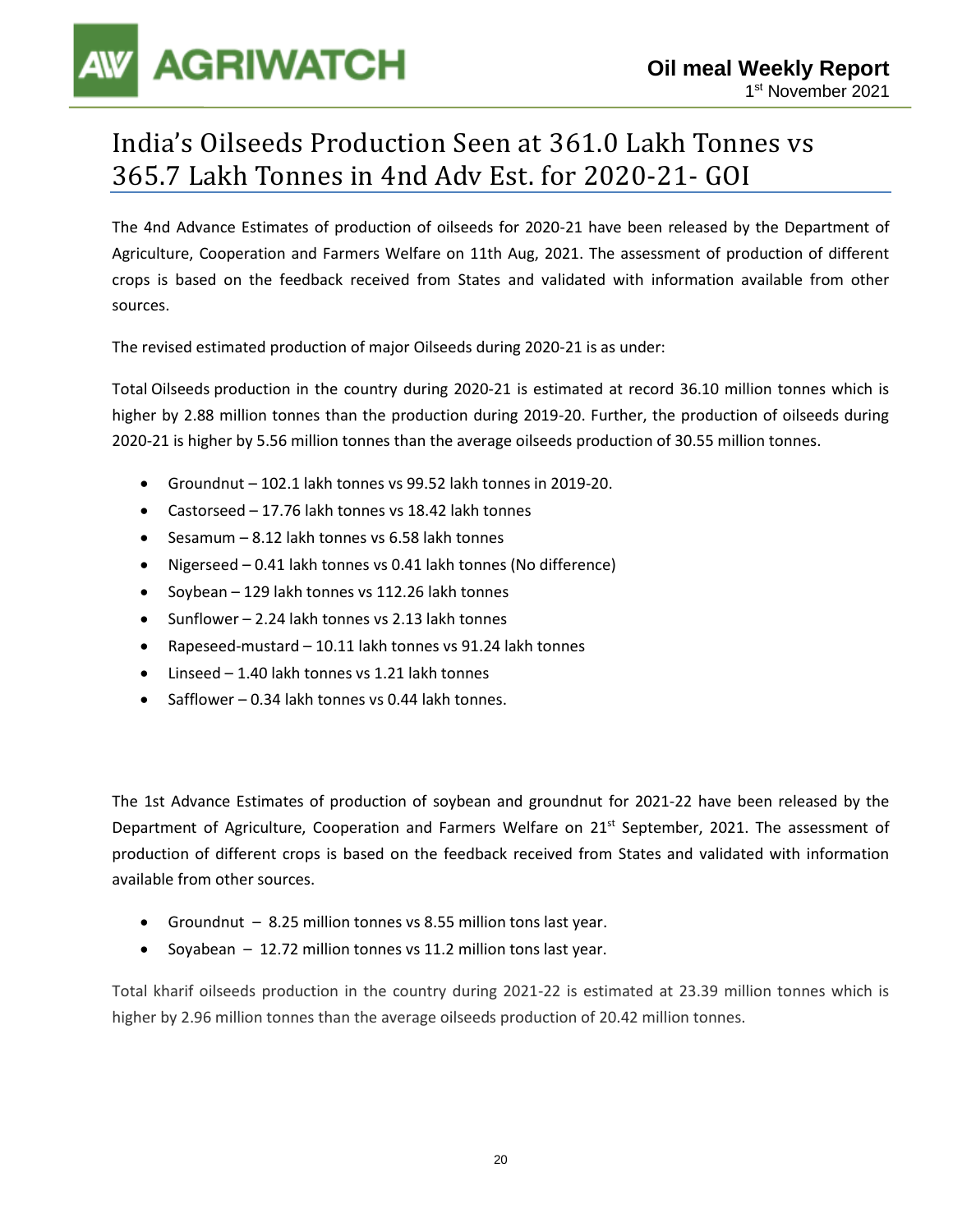## Sown Area – *Kharif* Oilseeds, India 2021-22

In the lastest official Kharif oilseeds planting report by the Ministry of Agriculture, the total coverage area under Kharif oilseeds is reported at 193.95 lakh hectares, an decrease by 1.27% from 196.45. lakh ha in the corresponding period of last year. Of the major oilseeds, soybean sowing is reported up by 0.47% at 121.77 lha compared to 121.20 lha during the corresponding period of last year, groundnut at 49.14 lha vs 50.98 lha, sesamum 13.31 lha vs 13.99 lha, castor seed at 6.96 lha vs 7.34 lha and niger at 1.13 lha vs 1.57 lha, during the same period last year. We feel country's final area under oilseeds to be above normal by 5-7% this season

|                       | Normal<br>Area | 2019-20 | 2020-21 | % Change  |  |
|-----------------------|----------------|---------|---------|-----------|--|
| Groundnut             | 41.7           | 50.98   | 49.14   | $-3.60%$  |  |
| Soybean               | 112.88         | 121.20  | 121.77  | 0.47%     |  |
| Sunflower             | 1.42           | 1.23    | 1.51    | 23.20%    |  |
| Sesamum               | 13.13          | 13.99   | 13.31   | $-4.91%$  |  |
| Niger                 | 1.95           | 1.57    | 1.13    | $-28.06%$ |  |
| Castor                | 8.95           | 7.34    | 6.96    | $-5.13%$  |  |
| <b>Total Oilseeds</b> | 180.03         | 196.45  | 193.95  | $-1.27%$  |  |

As on 17th September

Area in Lakh Hectares

Source- GOI